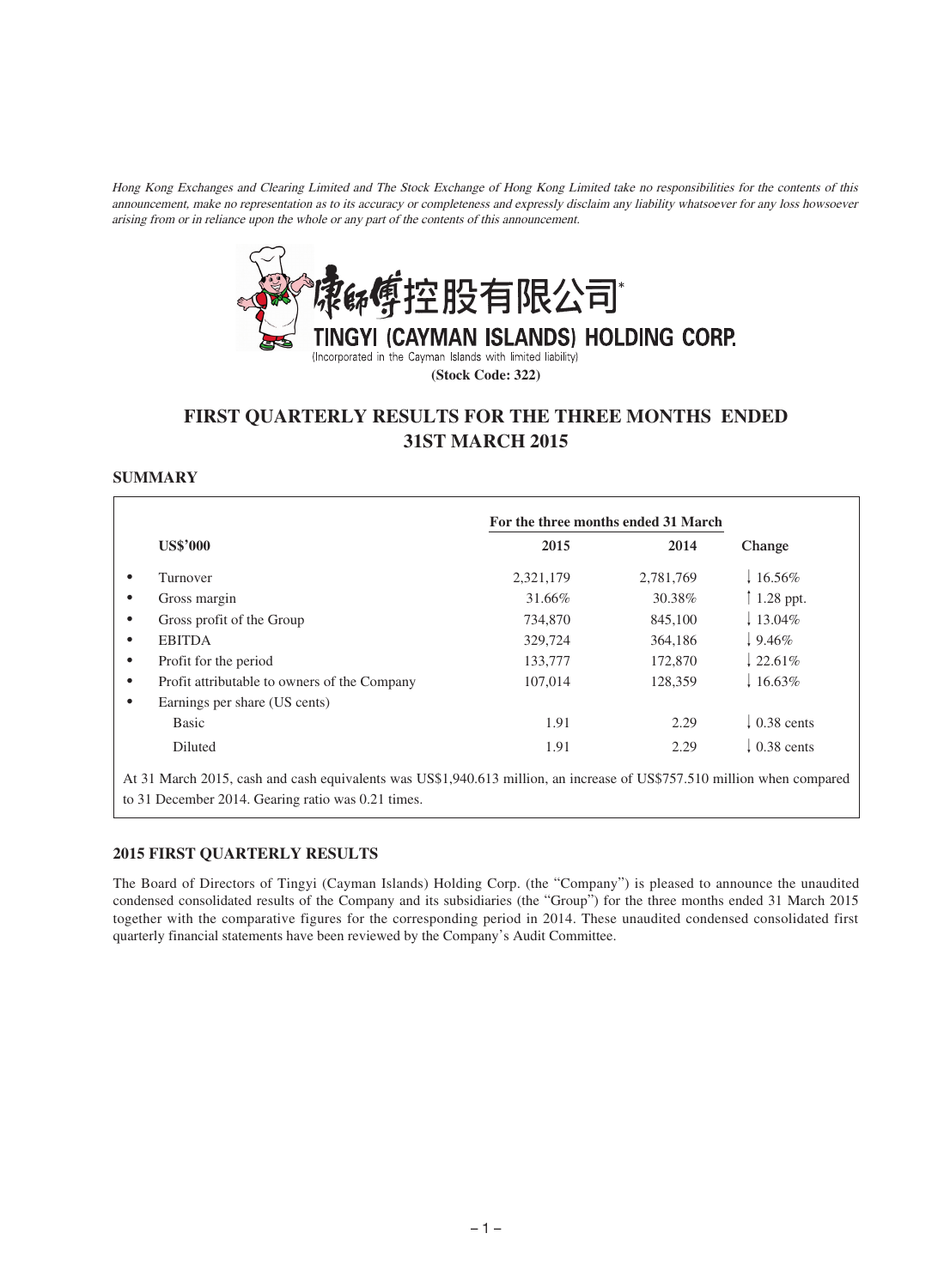# **CONDENSED CONSOLIDATED INCOME STATEMENT**

For the Three Months Ended 31 March 2015

|                                                   | For the three months<br>ended 31 March |                 |                 |  |
|---------------------------------------------------|----------------------------------------|-----------------|-----------------|--|
|                                                   |                                        | 2015            | 2014            |  |
|                                                   |                                        | (Unaudited)     | (Unaudited)     |  |
|                                                   | <b>Note</b>                            | <b>US\$'000</b> | <b>US\$'000</b> |  |
| <b>Turnover</b>                                   | $\mathfrak{2}$                         | 2,321,179       | 2,781,769       |  |
| Cost of sales                                     |                                        | (1,586,309)     | (1,936,669)     |  |
| Gross profit                                      |                                        | 734,870         | 845,100         |  |
| Other revenue and other net income                |                                        | 25,049          | 32,909          |  |
| Distribution costs                                |                                        | (430,935)       | (513,902)       |  |
| Administrative expenses                           |                                        | (82,360)        | (82,100)        |  |
| Other operating expenses                          |                                        | (37,703)        | (27, 674)       |  |
| Finance costs                                     | 5                                      | (15,008)        | (10, 861)       |  |
| Share of results of associates and joint ventures |                                        | 3,697           | 1,543           |  |
| <b>Profit before taxation</b>                     | 5                                      | 197,610         | 245,015         |  |
| Taxation                                          | 6                                      | (63, 833)       | (72, 145)       |  |
| <b>Profit for the period</b>                      |                                        | 133,777         | 172,870         |  |
| <b>Profit attributable to:</b>                    |                                        |                 |                 |  |
| Owners of the Company                             |                                        | 107,014         | 128,359         |  |
| Non-controlling interests                         |                                        | 26,763          | 44,511          |  |
| Profit for the period                             |                                        | 133,777         | 172,870         |  |
| <b>Earnings per share</b>                         | $\boldsymbol{7}$                       |                 |                 |  |
| <b>Basic</b>                                      |                                        | US 1.91 cents   | US 2.29 cents   |  |
| Diluted                                           |                                        | US 1.91 cents   | $US 2.29$ cents |  |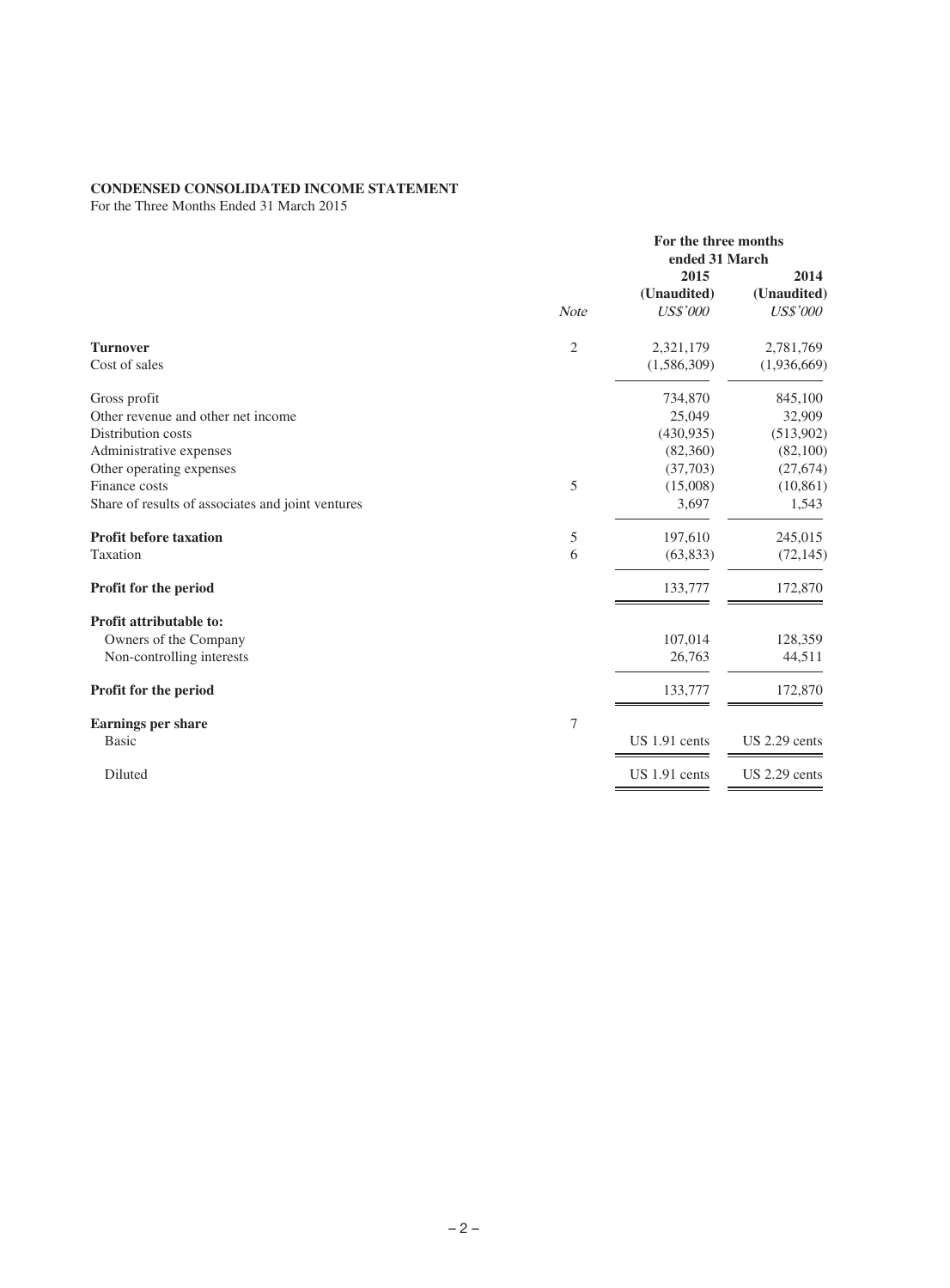# **CONDENSED CONSOLIDATED STATEMENT OF COMPREHENSIVE INCOME**

For the Three Months Ended 31 March 2015

|                                                                | For the three months<br>ended 31 March |                 |  |
|----------------------------------------------------------------|----------------------------------------|-----------------|--|
|                                                                | 2015                                   | 2014            |  |
|                                                                | (Unaudited)                            | (Unaudited)     |  |
|                                                                | <i>US\$'000</i>                        | <i>US\$'000</i> |  |
| <b>Profit for the period</b>                                   | 133,777                                | 172,870         |  |
| Other comprehensive (loss) income                              |                                        |                 |  |
| Items that may be reclassified subsequently to profit or loss: |                                        |                 |  |
| Exchange differences on consolidation                          | (1,798)                                | (116,808)       |  |
| Fair value changes in available-for-sale financial assets      | 701                                    |                 |  |
| Other comprehensive loss for the period                        | (1,097)                                | (116,808)       |  |
| Total comprehensive income for the period                      | 132,680                                | 56,062          |  |
| Total comprehensive income attributable to:                    |                                        |                 |  |
| Owners of the Company                                          | 106,756                                | 42,251          |  |
| Non-controlling interests                                      | 25,924                                 | 13,811          |  |
|                                                                | 132,680                                | 56,062          |  |
|                                                                |                                        |                 |  |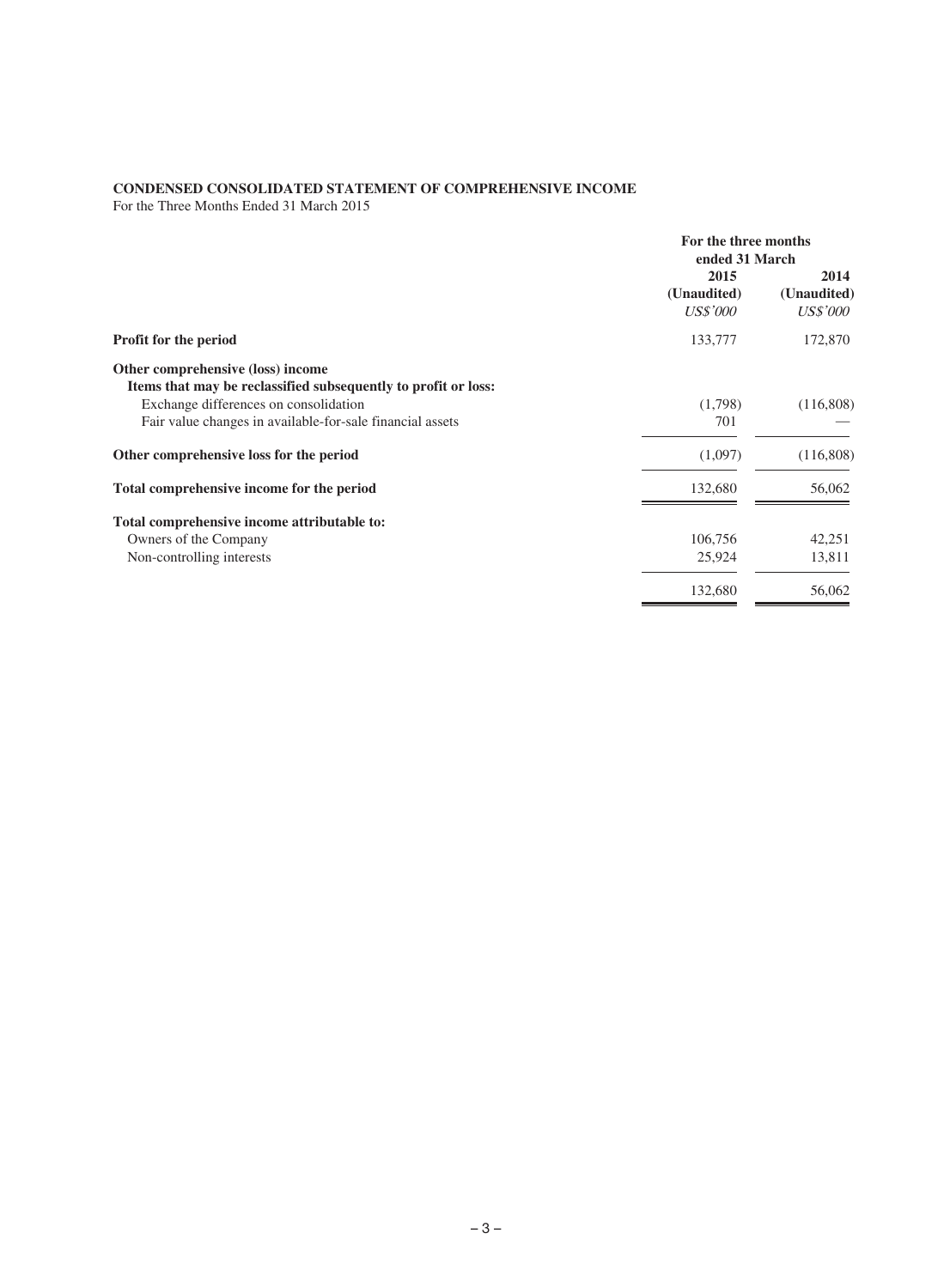# **CONDENSED CONSOLIDATED STATEMENT OF FINANCIAL POSITION**

At 31 March 2015

|                                                       | <b>Note</b> | At 31 March<br>2015<br>(Unaudited)<br><b>US\$'000</b> | <b>At 31 December</b><br>2014<br>(Audited)<br><b>US\$'000</b> |
|-------------------------------------------------------|-------------|-------------------------------------------------------|---------------------------------------------------------------|
| <b>ASSETS</b>                                         |             |                                                       |                                                               |
| <b>Non-current assets</b>                             |             |                                                       |                                                               |
| Property, plant and equipment                         |             | 5,879,576                                             | 5,859,905                                                     |
| Prepaid lease payments                                |             | 742,054                                               | 737,387                                                       |
| Intangible assets                                     |             | 27,116                                                | 27,305                                                        |
| Interest in associates                                |             | 33,031                                                | 31,973                                                        |
| Interest in joint ventures                            |             | 76,770                                                | 74,153                                                        |
| Available-for-sale financial assets                   |             | 99,675                                                | 79,052                                                        |
| Deferred tax assets                                   |             | 51,759                                                | 53,009                                                        |
|                                                       |             | 6,909,981                                             | 6,862,784                                                     |
| <b>Current assets</b>                                 |             |                                                       |                                                               |
| Financial assets at fair value through profit or loss |             | 2,438                                                 | 2,352                                                         |
| <b>Inventories</b>                                    |             | 383,031                                               | 386,958                                                       |
| Trade receivables                                     | 9           | 246,028                                               | 238,239                                                       |
| Prepayments and other receivables                     |             | 517,920                                               | 532,621                                                       |
| Pledged bank deposits                                 |             | 9,910                                                 | 12,203                                                        |
| Bank balances and cash                                |             | 1,930,703                                             | 1,170,900                                                     |
|                                                       |             | 3,090,030                                             | 2,343,273                                                     |
| <b>Total assets</b>                                   |             | 10,000,011                                            | 9,206,057                                                     |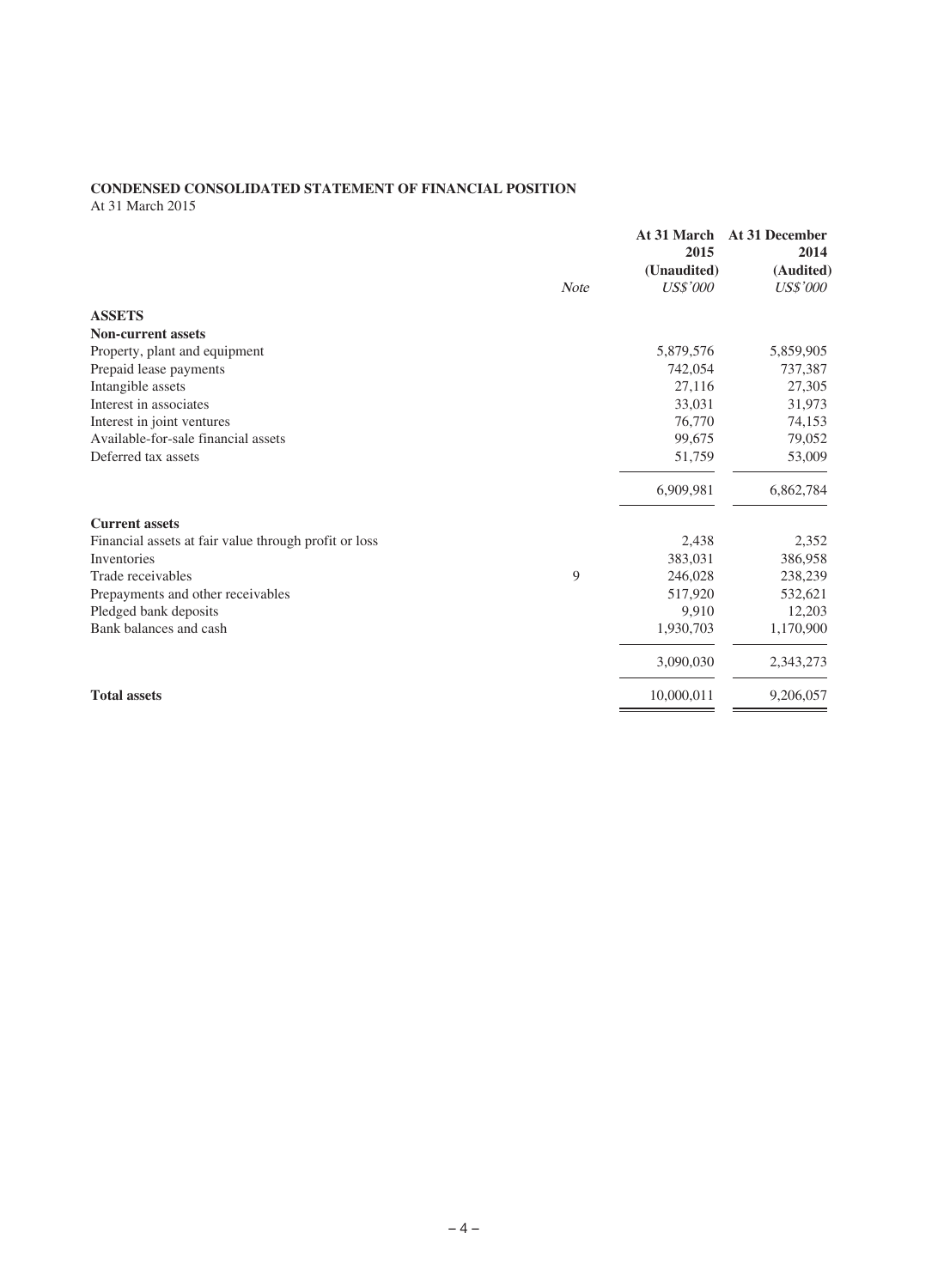|                                                | At 31 March     | At 31 December  |
|------------------------------------------------|-----------------|-----------------|
|                                                | 2015            | 2014            |
|                                                | (Unaudited)     | (Audited)       |
| Note                                           | <b>US\$'000</b> | <b>US\$'000</b> |
| <b>EQUITY AND LIABILITIES</b>                  |                 |                 |
| <b>Capital and reserves</b>                    |                 |                 |
| Issued capital                                 | 28,021          | 28,019          |
| Share premium                                  | 66,072          | 65,421          |
| Reserves                                       | 3,049,073       | 2,940,117       |
| Total capital and reserves attributable to     |                 |                 |
| owners of the Company                          | 3,143,166       | 3,033,557       |
| Non-controlling interests                      | 1,088,031       | 1,062,107       |
| <b>Total equity</b>                            | 4,231,197       | 4,095,664       |
| <b>Non-current liabilities</b>                 |                 |                 |
| Long-term interest-bearing borrowings          | 1,272,978       | 1,246,720       |
| Employee benefit obligations                   | 29,022          | 28,702          |
| Deferred tax liabilities                       | 206,636         | 198,487         |
|                                                | 1,508,636       | 1,473,909       |
| <b>Current liabilities</b>                     |                 |                 |
| 10<br>Trade payables                           | 1,062,142       | 896,131         |
| Other payables and deposits received           | 1,132,669       | 1,233,472       |
| Current portion of interest-bearing borrowings | 1,338,716       | 1,382,034       |
| Advance payments from customers                | 676,262         | 100,522         |
| Taxation                                       | 50,389          | 24,325          |
|                                                | 4,260,178       | 3,636,484       |
| <b>Total liabilities</b>                       | 5,768,814       | 5,110,393       |
| <b>Total equity and liabilities</b>            | 10,000,011      | 9,206,057       |
| <b>Net current liabilities</b>                 | (1,170,148)     | (1,293,211)     |
| <b>Total asset less current liabilities</b>    | 5,739,833       | 5,569,573       |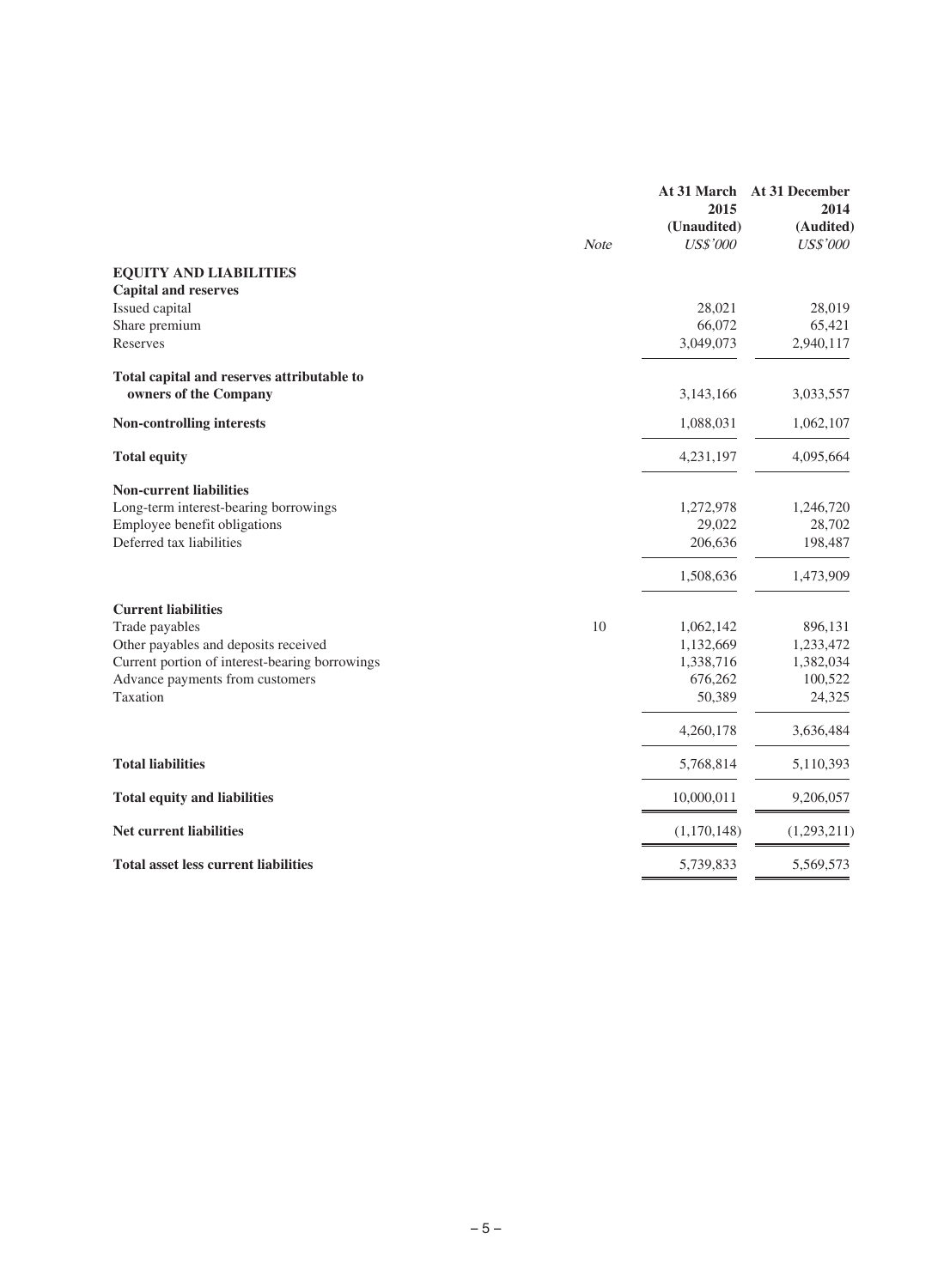# **CONDENSED CONSOLIDATED STATEMENT OF CHANGES IN EQUITY**

For the Three Months Ended 31 March 2015

|                                                                                      |                                                           | <b>Attributable to owners of the Company</b>             |                                                  |                                                                          |                                                                          |                                                                |
|--------------------------------------------------------------------------------------|-----------------------------------------------------------|----------------------------------------------------------|--------------------------------------------------|--------------------------------------------------------------------------|--------------------------------------------------------------------------|----------------------------------------------------------------|
|                                                                                      | <b>Issued</b><br>capital<br>(Unaudited)<br><b>USD'000</b> | <b>Share</b><br>premium<br>(Unaudited)<br><b>USD'000</b> | <b>Reserves</b><br>(Unaudited)<br><b>USD'000</b> | <b>Total</b><br>capital<br>and reserves<br>(Unaudited)<br><b>USD'000</b> | Non-<br>controlling<br><b>interests</b><br>(Unaudited)<br><b>USD'000</b> | <b>Total</b><br><b>Equity</b><br>(Unaudited)<br><b>USD'000</b> |
| At 1 January 2014                                                                    | 27,982                                                    | 53,431                                                   | 2,798,879                                        | 2,880,292                                                                | 1,046,095                                                                | 3,926,387                                                      |
| Profit for the period                                                                |                                                           |                                                          | 128,359                                          | 128,359                                                                  | 44,511                                                                   | 172,870                                                        |
| Other comprehensive loss:<br>Exchange differences<br>on consolidation                |                                                           |                                                          | (86, 108)                                        | (86, 108)                                                                | (30,700)                                                                 | (116,808)                                                      |
| <b>Total other</b><br>comprehensive loss                                             |                                                           |                                                          | (86, 108)                                        | (86, 108)                                                                | (30,700)                                                                 | (116,808)                                                      |
| <b>Total comprehensive inome</b><br>for the period                                   |                                                           |                                                          | 42,251                                           | 42,251                                                                   | 13,811                                                                   | 56,062                                                         |
| <b>Transactions with owners</b><br>of the Company:<br>Contributions and distribution |                                                           |                                                          |                                                  |                                                                          |                                                                          |                                                                |
| Equity settled share-based<br>transactions                                           |                                                           |                                                          | 1,969                                            | 1,969                                                                    |                                                                          | 1,969                                                          |
| Shares issued under<br>share option scheme                                           | $\mathbf{1}$                                              | 160                                                      | (42)                                             | 119                                                                      |                                                                          | 119                                                            |
| <b>Total transactions with</b><br>owners of the Company                              | $\mathbf{1}$                                              | 160                                                      | 1,927                                            | 2,088                                                                    |                                                                          | 2,088                                                          |
| <b>At 31 March 2014</b>                                                              | 27,983                                                    | 53,591                                                   | 2,843,057                                        | 2,924,631                                                                | 1,059,906                                                                | 3,984,537                                                      |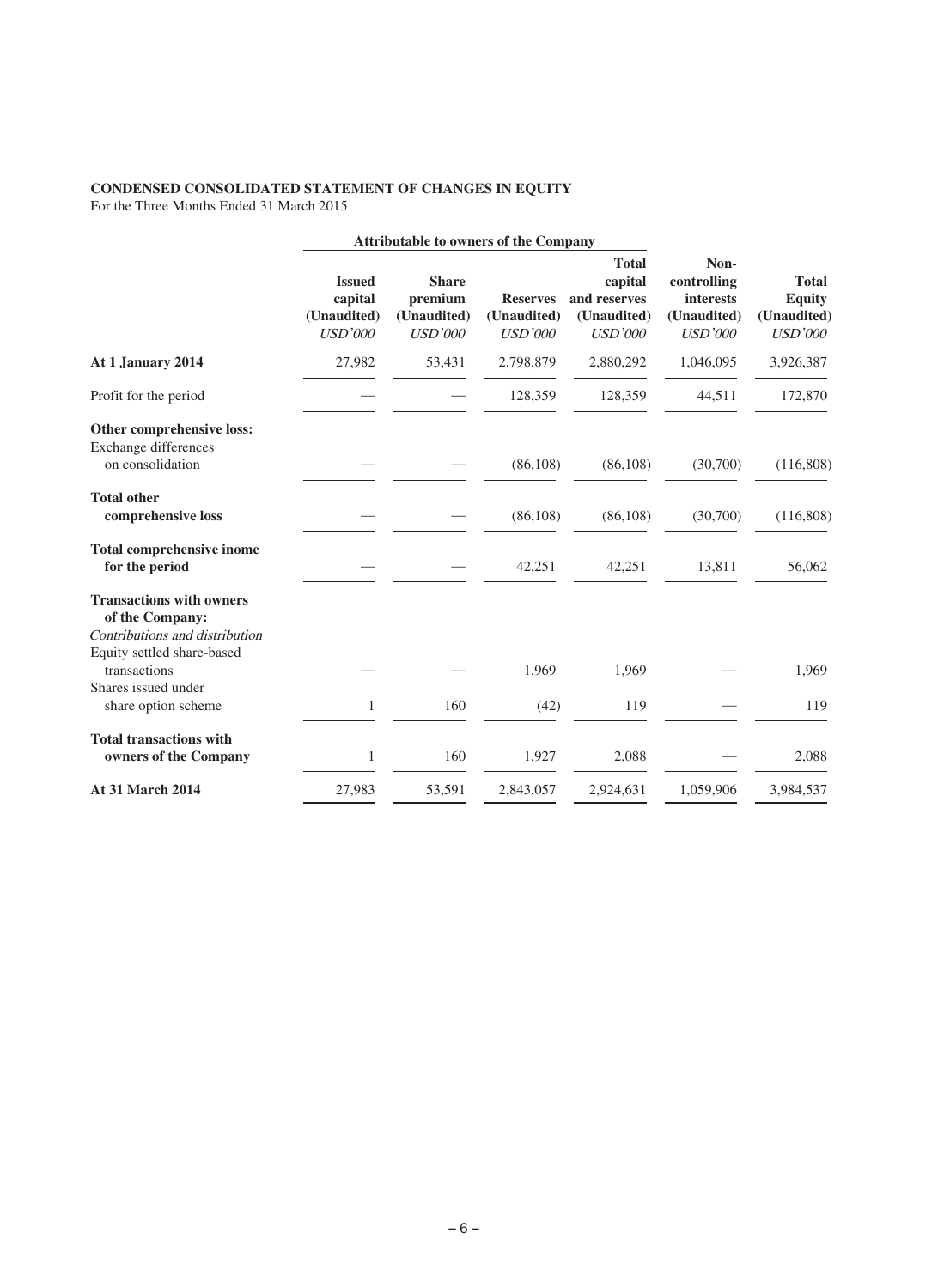# **CONDENSED CONSOLIDATED STATEMENT OF CHANGES IN EQUITY**

For the Three Months Ended 31 March 2015

|                                                                                                                    |                                                           | <b>Attributable to owners of the Company</b>             |                                                  |                                                                          |                                                                          |                                                                |
|--------------------------------------------------------------------------------------------------------------------|-----------------------------------------------------------|----------------------------------------------------------|--------------------------------------------------|--------------------------------------------------------------------------|--------------------------------------------------------------------------|----------------------------------------------------------------|
|                                                                                                                    | <b>Issued</b><br>capital<br>(Unaudited)<br><b>USD'000</b> | <b>Share</b><br>premium<br>(Unaudited)<br><b>USD'000</b> | <b>Reserves</b><br>(Unaudited)<br><b>USD'000</b> | <b>Total</b><br>capital<br>and reserves<br>(Unaudited)<br><b>USD'000</b> | Non-<br>controlling<br><b>interests</b><br>(Unaudited)<br><b>USD'000</b> | <b>Total</b><br><b>Equity</b><br>(Unaudited)<br><b>USD'000</b> |
| At 1 January 2015                                                                                                  | 28,019                                                    | 65,421                                                   | 2,940,117                                        | 3,033,557                                                                | 1,062,107                                                                | 4,095,664                                                      |
| Profit for the period                                                                                              |                                                           |                                                          | 107,014                                          | 107,014                                                                  | 26,763                                                                   | 133,777                                                        |
| Other comprehensive<br>income (loss):<br>Exchange differences<br>on consolidation                                  |                                                           |                                                          | (959)                                            | (959)                                                                    | (839)                                                                    | (1,798)                                                        |
| Fair value changes in<br>available-for-sale                                                                        |                                                           |                                                          |                                                  |                                                                          |                                                                          |                                                                |
| financial assets                                                                                                   |                                                           |                                                          | 701                                              | 701                                                                      |                                                                          | 701                                                            |
| <b>Total other</b><br>comprehensive income (loss)                                                                  |                                                           |                                                          | (258)                                            | (258)                                                                    | (839)                                                                    | (1,097)                                                        |
| <b>Total comprehensive inome</b><br>for the period                                                                 |                                                           |                                                          | 106,756                                          | 106,756                                                                  | 25,924                                                                   | 132,680                                                        |
| <b>Transactions with owners</b><br>of the Company:<br>Contributions and distribution<br>Equity settled share-based |                                                           |                                                          |                                                  |                                                                          |                                                                          |                                                                |
| transactions                                                                                                       |                                                           |                                                          | 2,316                                            | 2,316                                                                    |                                                                          | 2,316                                                          |
| Shares issued under<br>share option scheme                                                                         | $\mathfrak{2}$                                            | 651                                                      | (116)                                            | 537                                                                      |                                                                          | 537                                                            |
| <b>Total transactions with owners</b><br>of the Company                                                            | $\mathfrak{2}$                                            | 651                                                      | 2,200                                            | 2,853                                                                    |                                                                          | 2,853                                                          |
| <b>At 31 March 2015</b>                                                                                            | 28,021                                                    | 66,072                                                   | 3,049,073                                        | 3,143,166                                                                | 1,088,031                                                                | 4,231,197                                                      |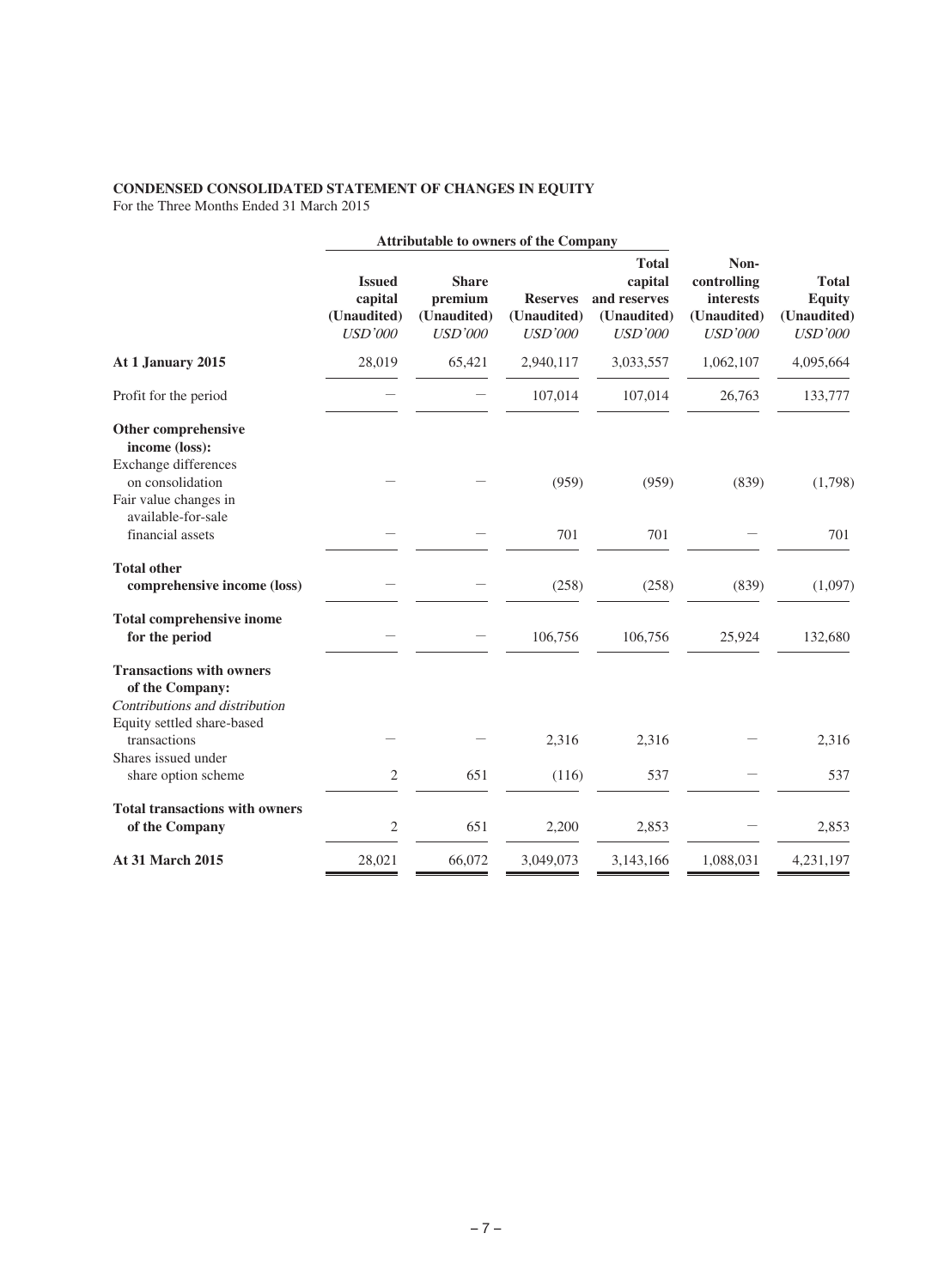# **CONDENSED CONSOLIDATED STATEMENT OF CASH FLOWS**

Year ended 31 March 2015

|                                                                   | 2015<br>(Unaudited) | 2014<br>(Unaudited) |
|-------------------------------------------------------------------|---------------------|---------------------|
|                                                                   | <b>US\$'000</b>     | <b>US\$'000</b>     |
| <b>OPERATING ACTIVITIES</b>                                       |                     |                     |
| <b>Cash generated from operations</b>                             | 1,043,463           | 931,280             |
| The People's Republic of China ("PRC") enterprise income tax paid | (28, 358)           | (49, 239)           |
| Interest paid                                                     | (14,703)            | (10, 568)           |
| Net cash from operating activities                                | 1,000,402           | 871,473             |
| <b>INVESTING ACTIVITIES</b>                                       |                     |                     |
| Interest received                                                 | 11,824              | 17,231              |
| Purchase of available-for-sale financial assets                   | (19,903)            | (4,790)             |
| Purchase of property, plant and equipment                         | (167, 354)          | (213,996)           |
| Prepaid lease payments                                            | (50, 419)           | (15,896)            |
| Net cash inflow on disposal of a subsidiary                       |                     | 19,916              |
| Others                                                            | 102                 | 9,487               |
| Net cash used in investing activities                             | (225,750)           | (188, 048)          |
| <b>FINANCING ACTIVITIES</b>                                       |                     |                     |
| Proceeds from bank borrowings                                     | 309,415             | 185,351             |
| Repayments of bank borrowings                                     | (326, 522)          | (207,005)           |
| Others                                                            | 537                 | 121                 |
| Net cash used in financing activities                             | (16,570)            | (21, 533)           |
| Net increase in cash and cash equivalents                         | 758,082             | 661,892             |
| Cash and cash equivalents at 1 Janauary                           | 1,183,103           | 1,249,890           |
| Effect on exchange rate changes                                   | (572)               | (31,518)            |
| Cash and cash equivalents 31 March                                | 1,940,613           | 1,880,264           |
| Analysis of the balances of cash and cash equivalents:            |                     |                     |
| Bank balances and cash                                            | 1,930,703           | 1,868,121           |
| Pledged bank deposits                                             | 9,910               | 12,143              |
|                                                                   | 1,940,613           | 1,880,264           |
|                                                                   |                     |                     |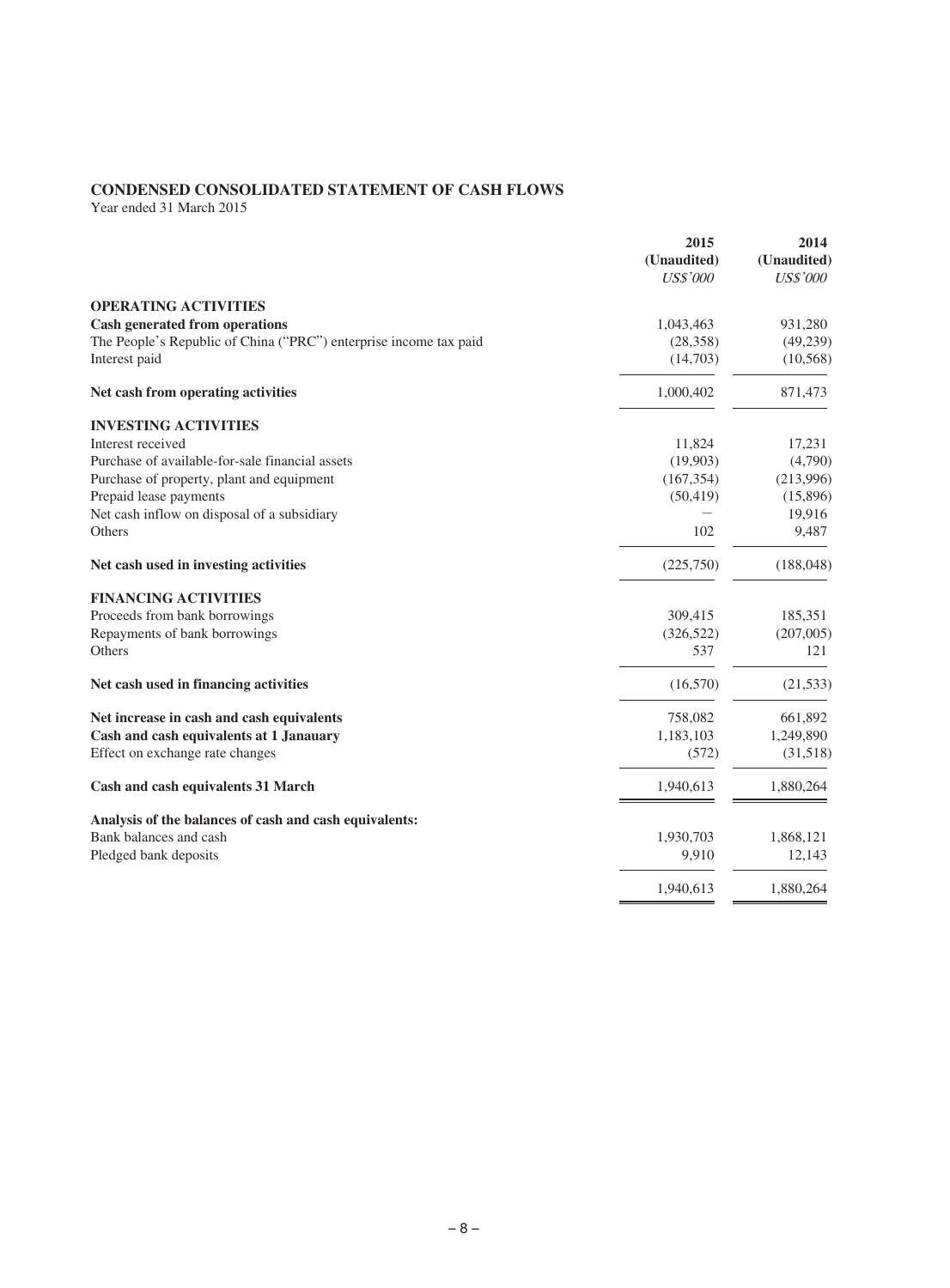#### **NOTES TO THE CONDENSED CONSOLIDATED FINANCIAL STATEMENTS**

#### **1. Basis of preparation and accounting policies**

The Directors are responsible for the preparation of the Group's unaudited condensed consolidated first quarterly financial statements. These condensed consolidated first quarterly financial statements have been prepared in accordance with Hong Kong Accounting Standard ("HKAS") 34 "Interim Financial Reporting", issued by the Hong Kong Institute of Certified Public Accountants ("HKICPA"). These condensed consolidated first quarterly financial statements should be read in conjunction with the 2014 annual financial statements. The accounting policies adopted in preparing the condensed first quarterly financial statements for the three months ended 31 March 2015 are consistent with those in the preparation of the Group's annual financial statements for the year ended 31 December 2014, except for the adoption of the new/revised standard of Hong Kong Financial Reporting Standards ("HKFRS") which are relevant to the Group's operation and are effective for the Group's financial year beginning on 1 January 2015.

Amendments to HKAS 19 (2011) Defined Benefit Plans – Employee Contributions<br>Various HKFRSs Annual Improvements Project – 2010-2012 cycle Annual Improvements Project –  $2010-2012$  cycle Various HKFRSs Annual Improvements Project – 2011-2013 cycle

The adoption of these amendments to HKFRSs did not result in substantial changes to the Group's accounting policies and amounts reported for the current and prior periods.

#### **2. Turnover**

The Group's turnover represents revenue arising from the sale of goods at invoiced value to customers, net of returns, discounts and Value Added Tax.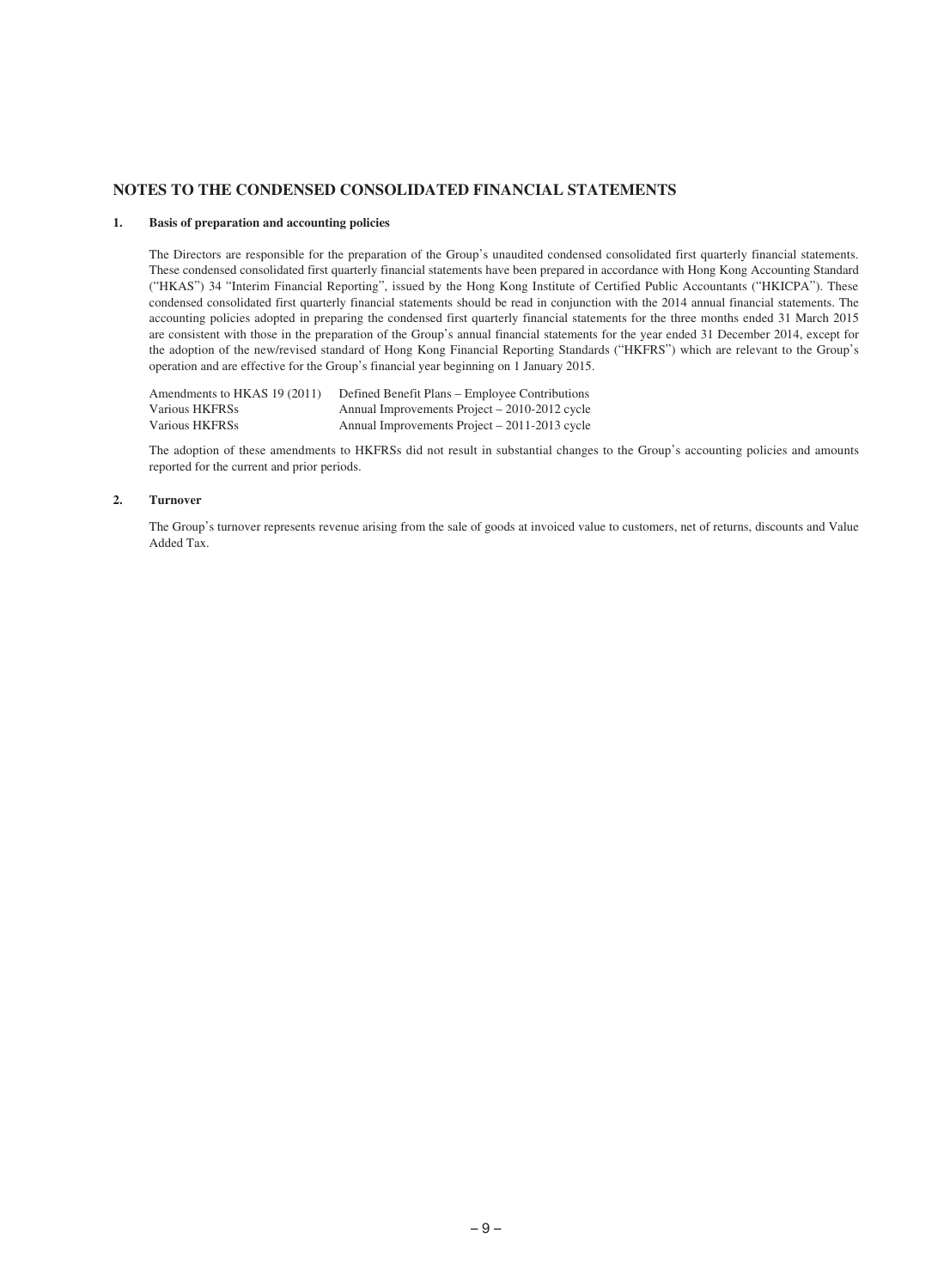#### **3. Segment information**

#### **Segment results**

|                                | For the Three Months ended 31 March 2015 |                  |                     |                 |                 |                 |  |  |
|--------------------------------|------------------------------------------|------------------|---------------------|-----------------|-----------------|-----------------|--|--|
|                                | Inter-segment                            |                  |                     |                 |                 |                 |  |  |
|                                | <b>Instant noodles</b>                   | <b>Beverages</b> | <b>Instant food</b> | <b>Others</b>   | elimination     | Group           |  |  |
|                                | (Unaudited)                              | (Unaudited)      | (Unaudited)         | (Unaudited)     | (Unaudited)     | (Unaudited)     |  |  |
|                                | <b>US\$'000</b>                          | <i>US\$'000</i>  | <i>US\$'000</i>     | <i>US\$'000</i> | <b>US\$'000</b> | <i>US\$'000</i> |  |  |
| <b>Turnover</b>                |                                          |                  |                     |                 |                 |                 |  |  |
| Revenue from external          |                                          |                  |                     |                 |                 |                 |  |  |
| customers                      | 1,000,038                                | 1,260,216        | 37,493              | 23,432          |                 | 2,321,179       |  |  |
| Inter-segment revenue          | 19                                       | 37               | 44                  | 31,200          | (31,300)        |                 |  |  |
| Segment revenue                | 1,000,057                                | 1,260,253        | 37,537              | 54,632          | (31,300)        | 2,321,179       |  |  |
| <b>Segment results</b>         |                                          |                  |                     |                 |                 |                 |  |  |
| after finance cost             | 133,899                                  | 64,432           | (2,628)             | (1,678)         | 21              | 194,046         |  |  |
| Share of results of associates |                                          |                  |                     |                 |                 |                 |  |  |
| and joint ventures             |                                          | 6,114            | (2, 417)            |                 |                 | 3,697           |  |  |
| Unallocated expenses, net      |                                          |                  |                     | (133)           |                 | (133)           |  |  |
| Profit (loss) before taxation  | 133,899                                  | 70,546           | (5,045)             | (1,811)         | 21              | 197,610         |  |  |
| Taxation                       | (39,711)                                 | (24,020)         |                     | (102)           |                 | (63, 833)       |  |  |
| Profit (loss) for the period   | 94,188                                   | 46,526           | (5,045)             | (1,913)         | 21              | 133,777         |  |  |

## **For the Three Months ended 31 March 2014**

|                                | <b>Instant noodles</b><br>(Unaudited)<br><b>US\$'000</b> |                                                    |                                                       | Inter-segment                                   |                                               |                                         |
|--------------------------------|----------------------------------------------------------|----------------------------------------------------|-------------------------------------------------------|-------------------------------------------------|-----------------------------------------------|-----------------------------------------|
|                                |                                                          | <b>Beverages</b><br>(Unaudited)<br><i>US\$'000</i> | <b>Instant food</b><br>(Unaudited)<br><b>US\$'000</b> | <b>Others</b><br>(Unaudited)<br><b>US\$'000</b> | elimination<br>(Unaudited)<br><b>US\$'000</b> | Group<br>(Unaudited)<br><i>US\$'000</i> |
| <b>Turnover</b>                |                                                          |                                                    |                                                       |                                                 |                                               |                                         |
| Revenue from external          |                                                          |                                                    |                                                       |                                                 |                                               |                                         |
| customers                      | 1,149,795                                                | 1,554,294                                          | 53,163                                                | 24,517                                          |                                               | 2,781,769                               |
| Inter-segment revenue          | 14                                                       | 67                                                 | 36                                                    | 20,700                                          | (20, 817)                                     |                                         |
| Segment revenue                | 1,149,809                                                | 1,554,361                                          | 53,199                                                | 45,217                                          | (20, 817)                                     | 2,781,769                               |
| <b>Segment results</b>         |                                                          |                                                    |                                                       |                                                 |                                               |                                         |
| after finance cost             | 138,637                                                  | 115,115                                            | (753)                                                 | (7,777)                                         | (385)                                         | 244,837                                 |
| Share of results of associates |                                                          |                                                    |                                                       |                                                 |                                               |                                         |
| and joint ventures             |                                                          | 4,739                                              | (3,196)                                               |                                                 |                                               | 1,543                                   |
| Unallocated expenses, net      |                                                          |                                                    |                                                       | (1,365)                                         |                                               | (1,365)                                 |
| Profit (loss) before taxation  | 138,637                                                  | 119,854                                            | (3,949)                                               | (9,142)                                         | (385)                                         | 245,015                                 |
| Taxation                       | (35,575)                                                 | (36,322)                                           | 169                                                   | (417)                                           |                                               | (72, 145)                               |
| Profit (loss) for the period   | 103,062                                                  | 83,532                                             | (3,780)                                               | (9,559)                                         | (385)                                         | 172,870                                 |

Segment information is prepared based on the regular internal financial information reported to the Company's executive directors for their decisions about resources allocation to the Group's business components and review of these components' performance. The Company's executive directors assess the performance of reportable segments based on the net profit for the year and profit/(loss) before taxation, share of results of associates and joint ventures and unallocated expenses, net.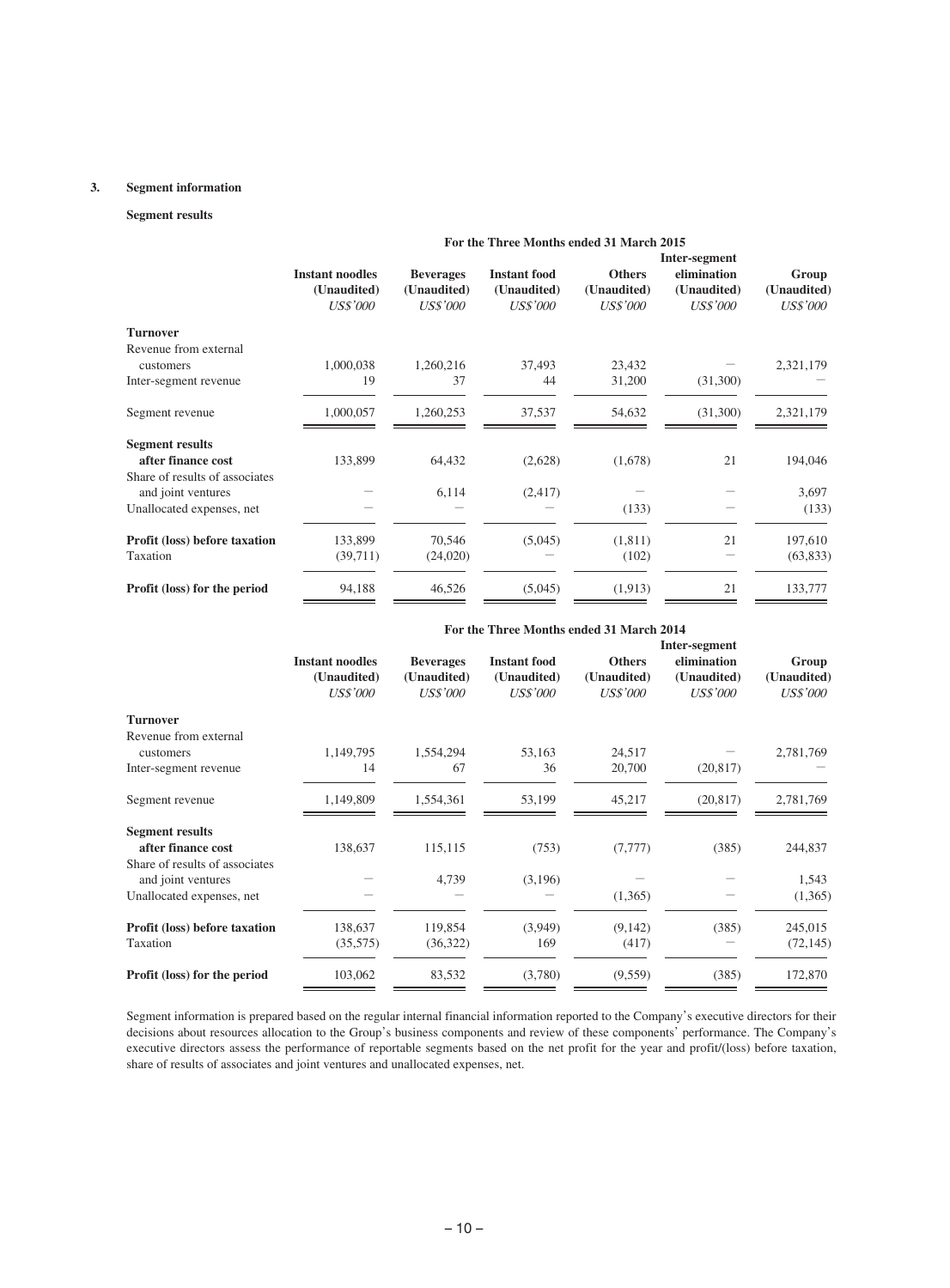#### **3. Segment information** (continued)

# **Segment assets**

|                                                                                              | <b>At 31 March 2015</b>                                  |                                                    |                                                       |                                                 |                                                                |                                          |
|----------------------------------------------------------------------------------------------|----------------------------------------------------------|----------------------------------------------------|-------------------------------------------------------|-------------------------------------------------|----------------------------------------------------------------|------------------------------------------|
|                                                                                              | <b>Instant noodles</b><br>(Unaudited)<br><b>US\$'000</b> | <b>Beverages</b><br>(Unaudited)<br><i>US\$'000</i> | <b>Instant food</b><br>(Unaudited)<br><b>US\$'000</b> | <b>Others</b><br>(Unaudited)<br><b>US\$'000</b> | Inter-segment<br>elimination<br>(Unaudited)<br><b>US\$'000</b> | Group<br>(Unaudited)<br><i>US\$'000</i>  |
| Segment assets<br>Interest in associates<br>Interest in joint ventures<br>Unallocated assets | 3,476,509                                                | 5,978,572<br>32,164<br>62,942                      | 147,697<br>867<br>13,828                              | 1,280,599                                       | (1,095,280)                                                    | 9,788,097<br>33,031<br>76,770<br>102,113 |
| <b>Total assets</b>                                                                          |                                                          |                                                    |                                                       |                                                 |                                                                | 10,000,011                               |
| Segment liabilities<br>Unallocated liabilities                                               | 978,070                                                  | 4.017.131                                          | 52.364                                                | 1,727,648                                       | (1,035,421)                                                    | 5,739,792<br>29,022                      |
| <b>Total liabilities</b>                                                                     |                                                          |                                                    |                                                       |                                                 |                                                                | 5,768,814                                |

|                            |                                                        | At 31 December 2014                              |                                                     |                                               |                                                              |                                       |
|----------------------------|--------------------------------------------------------|--------------------------------------------------|-----------------------------------------------------|-----------------------------------------------|--------------------------------------------------------------|---------------------------------------|
|                            | <b>Instant noodles</b><br>(Audited)<br><b>US\$'000</b> | <b>Beverages</b><br>(Audited)<br><b>US\$'000</b> | <b>Instant food</b><br>(Audited)<br><i>US\$'000</i> | <b>Others</b><br>(Audited)<br><i>US\$'000</i> | Inter-segment<br>elimination<br>(Audited)<br><b>US\$'000</b> | Group<br>(Audited)<br><i>US\$'000</i> |
| Segment assets             | 3,446,274                                              | 5,227,348                                        | 160,291                                             | 1,340,036                                     | (1,155,422)                                                  | 9,018,527                             |
| Interest in associates     |                                                        | 30,646                                           | 1,327                                               |                                               |                                                              | 31,973                                |
| Interest in joint ventures |                                                        | 58,346                                           | 15,807                                              |                                               |                                                              | 74,153                                |
| Unallocated assets         |                                                        |                                                  |                                                     |                                               |                                                              | 81,404                                |
| <b>Total assets</b>        |                                                        |                                                  |                                                     |                                               |                                                              | 9,206,057                             |
| Segment liabilities        | 1,041,013                                              | 3,311,438                                        | 62,817                                              | 1,766,568                                     | (1,100,145)                                                  | 5,081,691                             |
| Unallocated liabilities    |                                                        |                                                  |                                                     |                                               |                                                              | 28,702                                |
| <b>Total liabilities</b>   |                                                        |                                                  |                                                     |                                               |                                                              | 5,110,393                             |

Segment assets include all assets with the exception of interest in associates and joint ventures and unallocated assets which include available-for-sale financial assets and financial assets at fair value through profit or loss. Segment liabilities include all liabilities with the exception of employee benefit obligation.

### **4. Seasonality of operations**

Due to the seasonal nature of the beverages segment, higher revenue is usually expected in the second and third quarters. Higher sales during the period from June to August are mainly attributed to the increased demand for packed beverages during the hot season.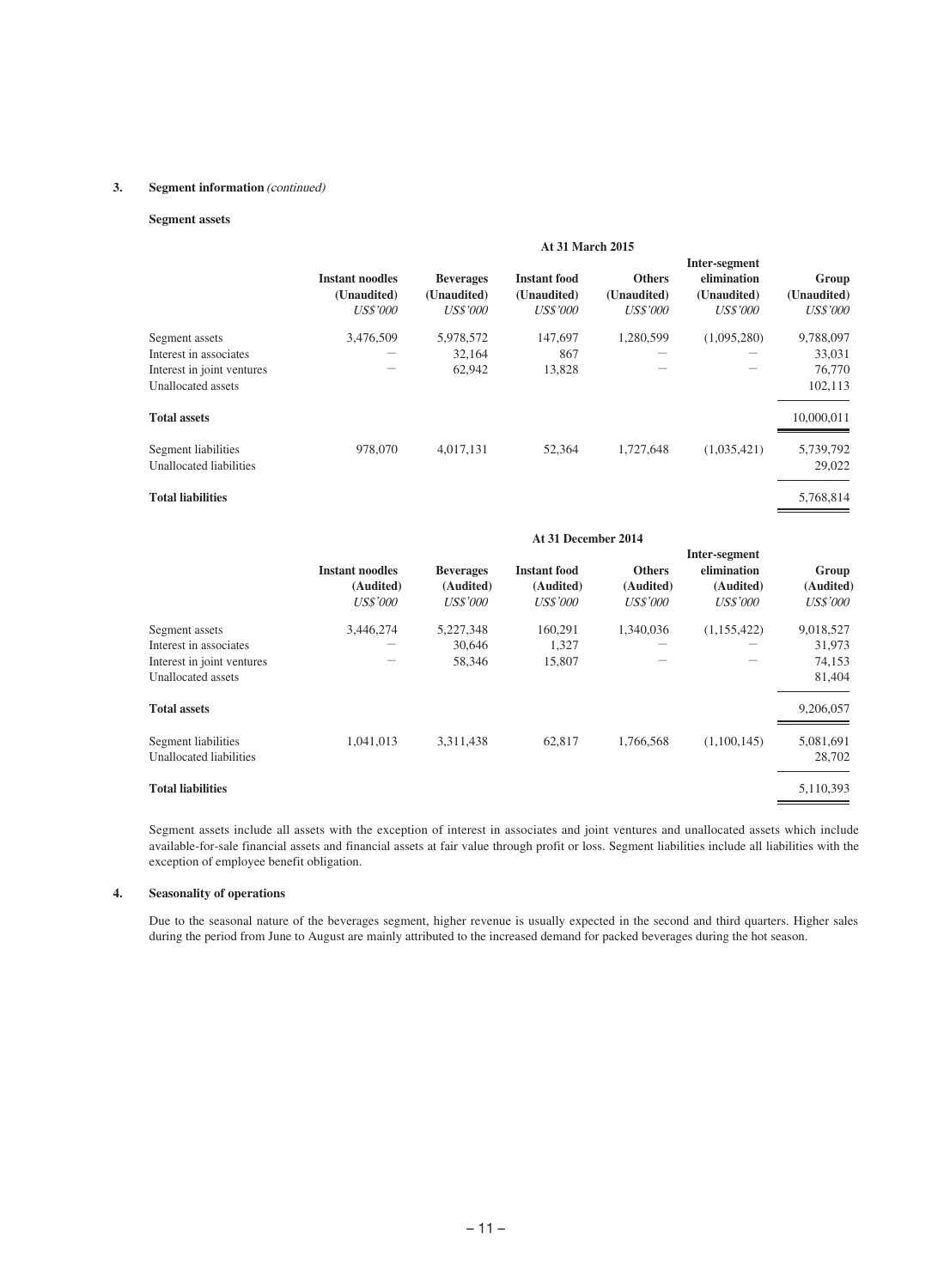#### **5. Profit before taxation**

This is stated after charging:

|                                                                                                  | For the three months<br>ended 31 March |                                        |
|--------------------------------------------------------------------------------------------------|----------------------------------------|----------------------------------------|
|                                                                                                  | 2015<br>(Unaudited)<br><i>US\$'000</i> | 2014<br>(Unaudited)<br><i>US\$'000</i> |
| <b>Finance costs</b><br>Interest on bank and other borrowings wholly repayable within five years | 15,008                                 | 10,861                                 |
| Other items<br>Depreciation<br>Amortisation                                                      | 126,939<br>1.991                       | 123,617<br>2,025                       |

#### **6. Taxation**

|                                                                                                                                                                               | For the three months<br>ended 31 March |                                        |
|-------------------------------------------------------------------------------------------------------------------------------------------------------------------------------|----------------------------------------|----------------------------------------|
|                                                                                                                                                                               | 2015<br>(Unaudited)<br><b>US\$'000</b> | 2014<br>(Unaudited)<br><i>US\$'000</i> |
| Current tax – the People's Republic of China (the "PRC") Enterprise income tax<br>Current period                                                                              | 55,453                                 | 64.520                                 |
| <b>Deferred taxation</b><br>Origination and reversal of temporary differences, net<br>Effect of withholding tax on the distributable earnings of the Group's PRC subsidiaries | 2.076<br>6.304                         | (2,233)<br>9.858                       |
| Total tax charge for the period                                                                                                                                               | 63,833                                 | 72,145                                 |

The Cayman Islands levies no tax on the income of the Company and the Group.

Hong Kong Profits Tax has not been provided as the Group's entities had no assessable profit subject to Hong Kong Profits Tax for the three months ended March 2015 and 2014.

The applicable PRC enterprise income tax for the PRC subsidiaries is at the statutory rate of 25% (2014: 25%).

According to the Tax Relief Notice (Cai Shui [2011] no. 58) on the Grand Development of Western Region jointly issued by the Ministry of Finance, the State Administration of Taxation and China Customs, foreign investment enterprises located in the western region of PRC with principal revenue of over 70% generated from the encouraged business activities are entitled to a preferential income tax rate of 15% for 10 years from 1 January 2011 to 31 December 2020. Accordingly, certain subsidiaries located in the Western Region are entitled to a preferential rate of 15% (2014: 15%).

Pursuant to the PRC Enterprise Income Tax Law, a 10% withholding tax is levied on dividends distributed to foreign investors by the foreign investment enterprises established in the PRC. The requirement is effective from 1 January 2008 and applies to earnings accumulated after 31 December 2007. A lower withholding tax rate may be applied if there is a tax treaty between PRC and jurisdiction of the foreign investors. For the Group's PRC subsidiaries, associates and joint ventures, the applicable rate is 10%. Deferred tax liability is provided on 50% of post-2007 net earnings of the Group's PRC subsidiaries that are expected to be distributed in the foreseeable future. The remaining 50% of post-2007 net earnings of the Group's PRC subsidiaries that are not expected to be distributed in the foreseeable future would be subject to additional taxation when they are distributed. Undistributed earnings of the Group's PRC associates and joint ventures are not subject to withholding tax as these companies are held by a PRC subsidiary.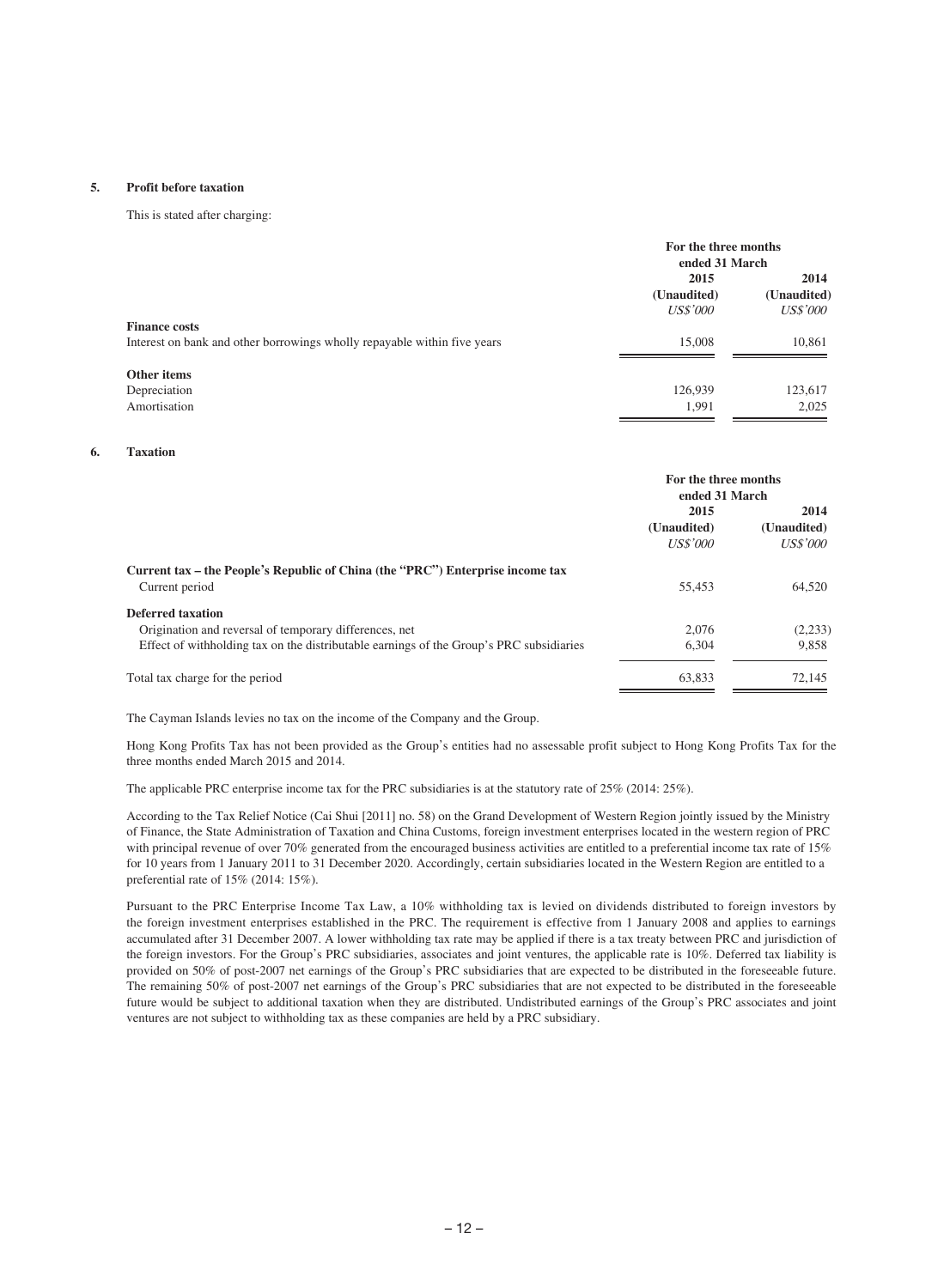# **7. Earnings per share**

# (a) Basic earnings per share

|                                                         | For the three months<br>ended 31 March |                     |
|---------------------------------------------------------|----------------------------------------|---------------------|
|                                                         | 2015<br>(Unaudited)                    | 2014<br>(Unaudited) |
| Profit attributable to ordinary shareholders (US\$'000) | 107,014                                | 128,359             |
| Weighted average number of ordinary shares ('000)       | 5.604,009                              | 5,596,406           |
| Basic earnings per share (US cents)                     | 1.91                                   | 2.29                |

# (b) Diluted earnings per share

|                                                                                                                                                          | For the three months<br>ended 31 March |                     |
|----------------------------------------------------------------------------------------------------------------------------------------------------------|----------------------------------------|---------------------|
|                                                                                                                                                          | 2015<br>(Unaudited)                    | 2014<br>(Unaudited) |
| Profit attributable to ordinary shareholders (US\$'000)                                                                                                  | 107.014                                | 128,359             |
| Weighted average number of ordinary shares (diluted) ('000)<br>Weighted average number of ordinary shares<br>Effect of the Company's share option scheme | 5,604,009<br>9.275                     | 5,596,406<br>18,055 |
| Weighted average number of ordinary shares for the purpose of calculated<br>diluted earnings per share                                                   | 5.613.284                              | 5,614,461           |
| Diluted earnings per share (US cents)                                                                                                                    | 1.91                                   | 2.29                |

# **8. Dividend**

The Board of Directors does not recommend the payment of an interim dividend for the three months ended 31 March 2015 (2014: nil).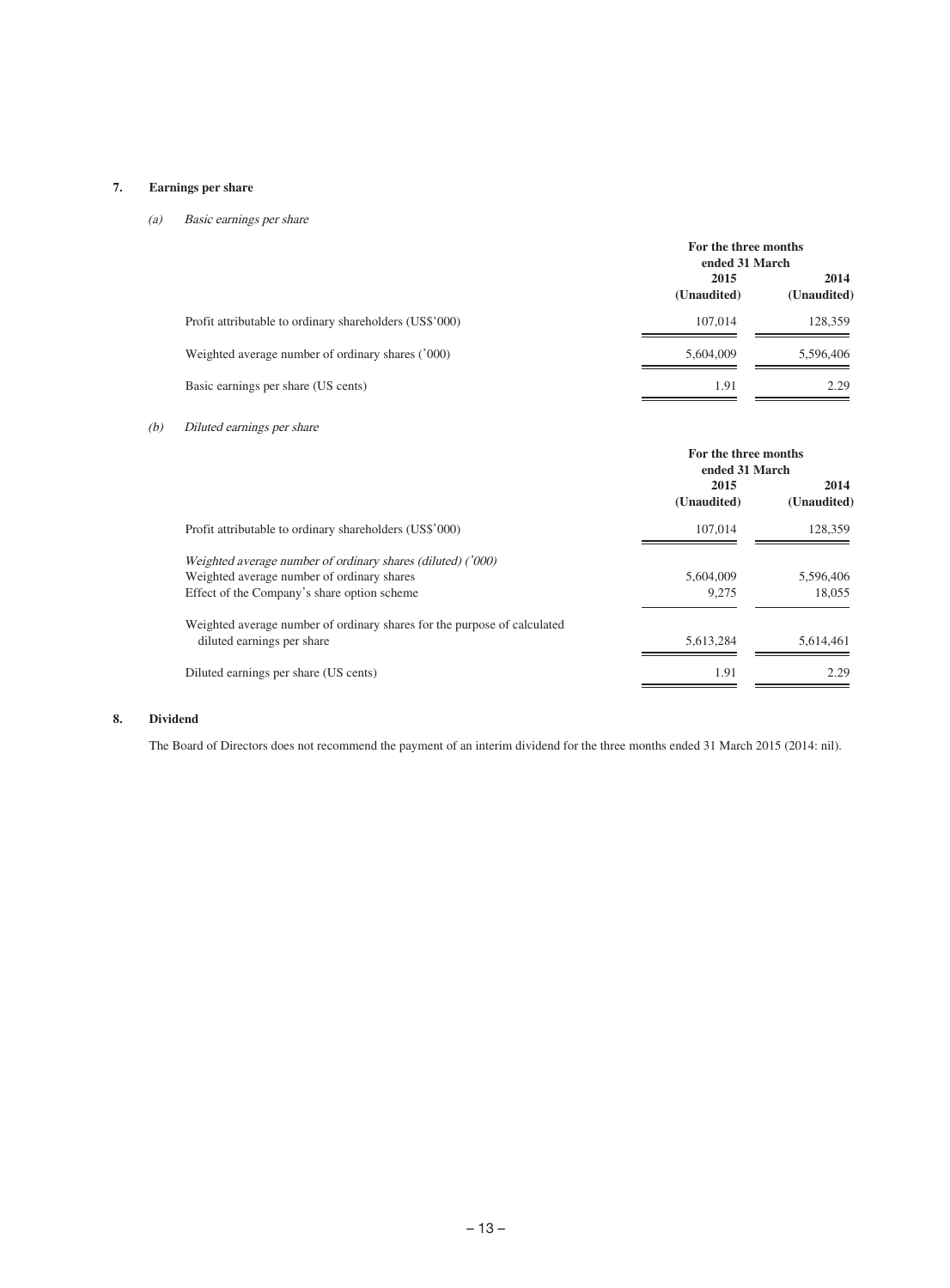### **9. Trade receivables**

The majority of the Group's sales is cash-on-delivery. The remaining balances of sales are mainly at credit terms ranging from 30 to 90 days. The aging analysis of the trade receivables (net of impairment losses for bad and doubtful debts) based on invoice date, at the end of the reporting period is as follows:

| At 31 March     | At 31 December<br>2014 |
|-----------------|------------------------|
| (Unaudited)     | (Audited)              |
| <b>US\$'000</b> | <i>US\$'000</i>        |
| 228,988         | 216,763                |
| 17,040          | 21,476                 |
| 246,028         | 238,239                |
|                 | 2015                   |

#### **10. Trade payables**

The aging analysis of trade payables based on invoice date at the end of the reporting period is as follows:

|              | At 31 March<br>2015 | At 31 December<br>2014 |
|--------------|---------------------|------------------------|
|              | (Unaudited)         | (Audited)              |
|              | <i>US\$'000</i>     | <b>US\$'000</b>        |
| 0 - 90 days  | 1,020,392           | 863,205                |
| Over 90 days | 41,750              | 32,926                 |
|              | 1,062,142           | 896,131                |

### **11. Approval of first quarterly financial statements**

The first quarterly financial statements of 2015 were approved by the board of directors on 26 May 2015.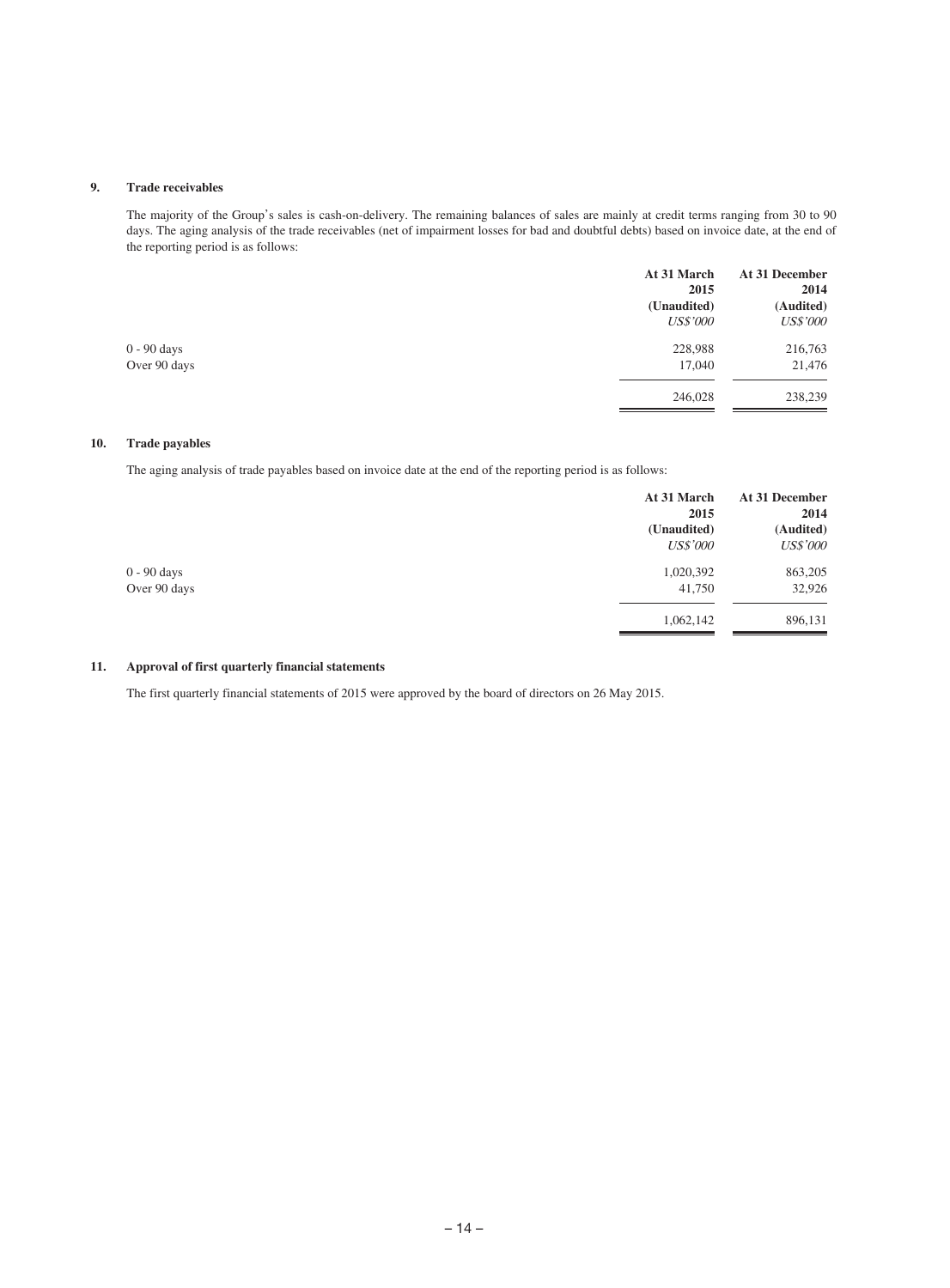## **MANAGEMENT DISCUSSION AND ANALYSIS**

The Gross Domestic Product (GDP) of the PRC for the first quarter of 2015 increased by 7% on a year-on-year basis, with the growth rate declining by 0.3ppt compared to 7.3% for the fourth quarter of last year, which was the lowest since the first quarter of 2009. The economic downward pressure remained great. The decline in the growth rate of the economy of the PRC in the first quarter was mainly attributed to the factors such as the weak internal and external demand, decreased real estate investment and overcapacity of the manufacturing industry. The consumption growth rate in March declined to 10.2%, a decrease of 0.5ppt for January to February. Consumption intention still tended to be conservative. The Consumer Price Index (CPI) continued to maintain a low-level trend and increased by only 1.2% in the first quarter. Food prices increased by 1.9%. The Producer Price Index decreased by 4.6% on a year-on-year basis.

In the first quarter of 2015, the Group's turnover decreased by 16.56% year-on-year to US\$2,321.179 million. Turnover of instant noodles and beverages decreased by 13.02% and 18.92% respectively. During the period, benefiting from the fall in the prices of certain major raw materials, optimization of product mix and rationalization in production operations, gross profit margin was improved. The Group's gross profit margin in the first quarter increased by 1.28ppt. to 31.66% on a year-on-year basis, and gross profit amount dropped by 13.04% due to the decline of sales. As a more conservative trend in consumption was developed, the Group has been well controlled operation costs. Distribution costs as a percentage of the total turnover was 18.57%, maintained at the same level as same period last year. The EBITDA of the same period decreased by 9.46% to US\$329.724 million, EBITDA margin increased by 1.1ppt to 14.21%. Profit attributable to owners of the Company dropped by 16.63% to US\$107.014 million, net profit margin attributable to owners of the Company maintained at same level as same period last year at 4.61%. Earnings per share in the first quarter of 2015 decreased by 0.38 US cents to 1.91 US cents.

## **FOOD BUSINESS**

## **Instant Noodle Business**

In the first quarter of 2015, the turnover of the Group's instant noodle business was US\$1,000.057 million, grew by 2.90% when compared to fourth quarter last year, and dropped by 13.02% on a year-on-year basis, representing 43.08% of the Group's turnover. Benefited from the successful product upgrade strategy, and palm oil price was at low level and other material prices maintained stable during the period, as a result, the gross profit margin of the instant noodle business increased by 2.78ppt. to 30.81%, and gross profit decreased by 4.42% on a year-on-year basis. During the period, the Group has effectively controlled marketing and promotion expenses. Due to the sales decline, profit attributable to owners of the Company from the instant noodle business dropped by 8.61% on a year-on-year basis to US\$94.188 million, grew by 17.76% when compared to the fourth quarter last year.

According to the latest market share analysis data from AC Nielsen, the market shares of Master Kong's instant noodles in terms of sales volume and sales amount were 46.9% and 55.9%, respectively, represented an increase of 0.6ppt. and 0.3ppt. when compared to fourth quarter last year and continued to maintain their market leading positions.

Master Kong Braised Beef Noodle continued to enhance the brand proposition of "Persisting in Dreams, Supporting You All the Way" by way of the "Light Up 2015, Dream High (點亮2015,夢想起飛)" New Year marketing campaign (cooperation with Dragon TV's "Chinese New Year Flavours (中國年味)" programme, Dream Sky Lantern (夢想天燈) MV promotion, New Year special promoton) and cooperation in the content of Shenzhen Satellite TV's "Bai Lao Hui (百佬匯)" entrepreneurship motivational programme. Master Kong's Pickled Mustard series launched the "Win Prizes by Boiling Noodle for Four Minutes (泡 麵四分鐘,碼上有獎)" activity to constantly bring surprise to consumers and continue to seize market share with a continued increase in its market share.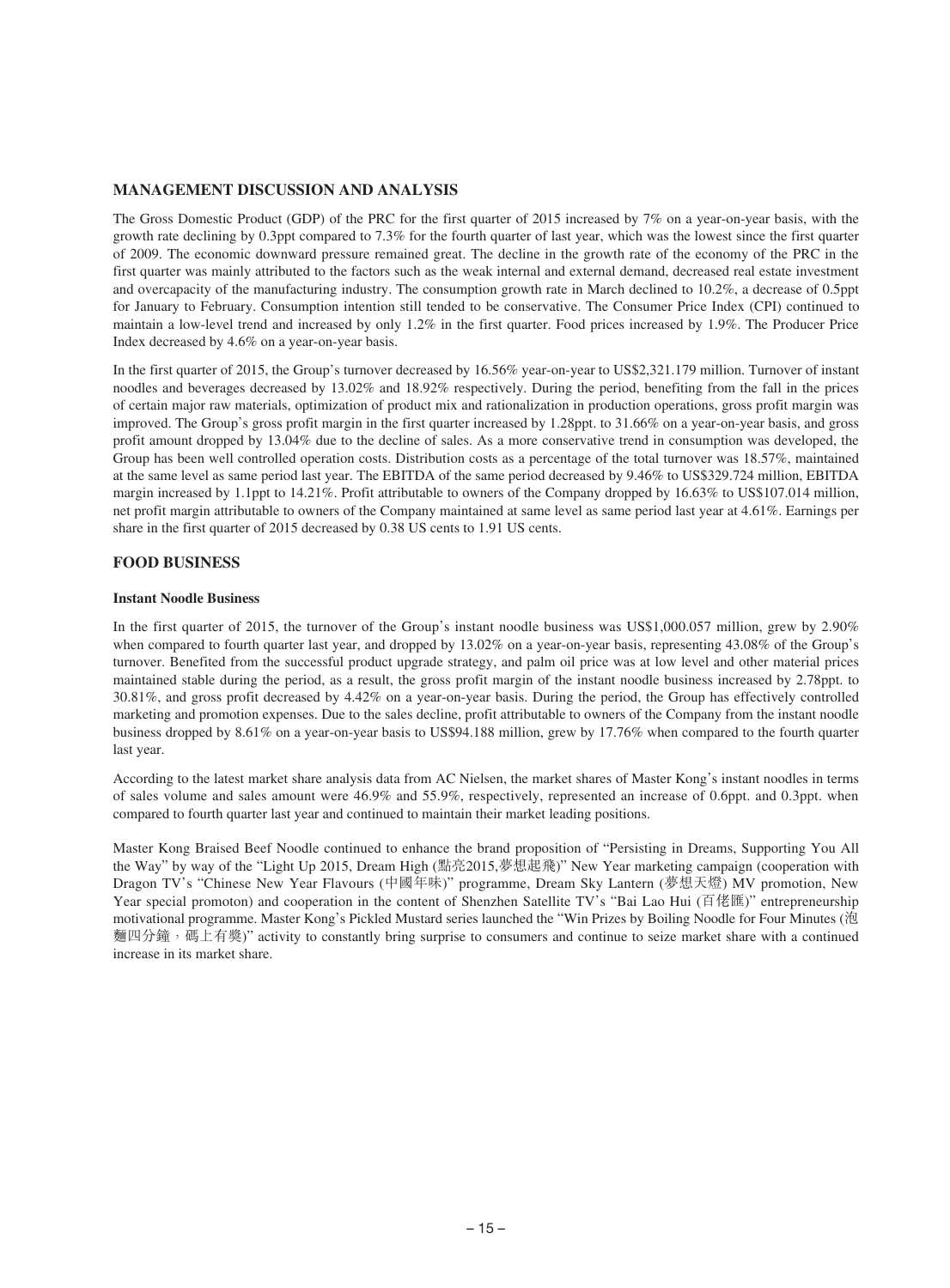During the period, Master Kong broadened the market domain of innovative instant noodle product offerings and launched highend innovative products under the new brands of "Zhen Liao Duo (珍料多)" and "Tang Da Shi (湯大師)". "Fresh Banquet" launched new flavours "Japanese-style Noodle with Barbecued Pork and Pork Bone and "Sichuan-style Spicy Beef Noodle" to satisfy the diversified and high-end needs of the consumer. In addition, to meet the consumer trend, it developed the "Pork Bone Noodle Series" (noodle with seafood and pork bone and noodle with pickled vegetable and pork bone) in East China and Shanghai and developed the "Assorted Noodle Series" (noodle with assorted seafood and assorted port bone noodle) in South China and integrated "Eating Missions will be Accomplished (食命必達) (2)" in regional brands (Youpo spicy sour soup noodle (油潑辣子酸湯麵)、gravy noodle with tomato and egg (番茄雞蛋打鹵麵), crisp bamboo shoots and shredded meat (鮮脆雪 筍肉絲), brittle kelp and beef noodle (脆海帶香鍋) etc). Through active interaction with consumers through videos and online platforms, it effectively enhanced brand recognition and favourability with good consumer responses.

According to the latest market share information of AC Nielsen, the Group's products continued to maintain the top ranking in the market share of mid-end noodle. In particular, "Jin Shuang" continued to communicate the core benefit of "fine quality noodle and became the first brand of mid-end noodle by continuously expanding penetration.

Snack noodle continued to engage in active operations. "Xiang Bao Cui" launched new flavours to meet consumer needs. The Prestige Pack expanded sales in core urban areas nationwide and seized the RMB1 snack noodle market share. "Cui Xuan Feng" and "Crispy Fatty" constantly developed five connected bags and "Cui Xuan Feng+string bean" to continually lead the innovative snack noodle market.

Being confronted with the downturn of the economy and prudence in consumption, the Group tended to be prudent and conservative in investment and continued to implement leverage, refine business manpower, use e-tools to enhance execution power, implement end-user service and improve efficiency.

In production management, the mechanism of production determined by sales forecast was implemented to enhance the effectiveness of coordination of production and sales. Continuous efforts were made to optimize the procedure and reduce costs in an effort to improve the gross profit of products. Active efforts were made in developing and introducing production technology for innovative product categories so as to make preparations for the successful launch of new products. The Group's COE (Center of Excellence) benchmarking management was promoted with the sharing of resources. The new second generation plant was completed and put into operation. KPI/DPI management was continuously implemented to provide consumers with products of higher quality. Food safety inspection commenced on a full scale. Source management was strengthened. Corporate image and industry image was enhanced, ensuring safe quality for consumers.

#### **Instant Food Business**

According to the data of AC Nielsen, the overall cracker market continued to slow down in the first quarter of 2015. Sales volume of the overall cracker market declined by 1.5% on a year-on-year basis and sales volume of sandwich crackers declined by 0.3%.

In the first quarter of 2015, the sales of the group's instant food business was US\$37.537 million, dropped by 29.44% when compared to same period last year, representing 1.62% of the Group's total turnover. During the period, the gross profit margin was affected by a decline both in sales of the overall cracker market and the Group's core cracker business, and the low equipment utilization rate, as a results, the gross profit margin of the instant food business dropped by 1.44ppt. to 35.08% as compared to the same period last year. During the period, although we have severely controlled the selling and administrative expenses, the instant food business still recorded a loss of US\$5.045 million as a result of the recognition of the loss from the new instant food business.

According to the latest retail survey data by AC Nielsen, based on sales value, in the first quarter 2015, market share for Master Kong's egg rolls was 19.4%, ranking No.1 in the market. While the market share of the Group's sandwich crackers was 11.8%, ranking No.2 in the market.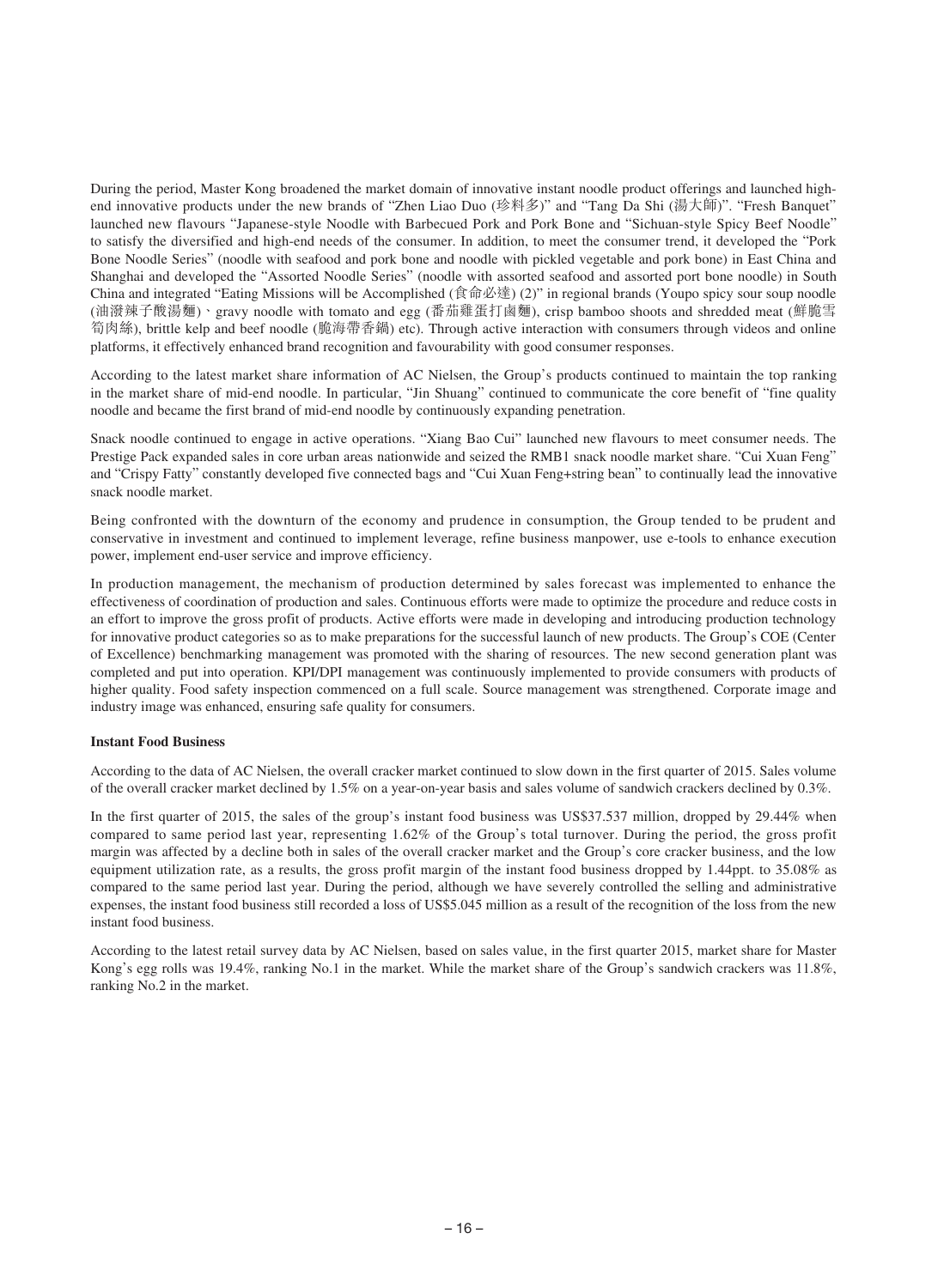During the period, the cakes and crackers business returned to core brand operations and made use of the beginning of a school semester and the 3+2 brand festival to reinforce communication and promotion by targeting the core young consumer groups of the 3+2 brand. Muffin cakes continued to expand penetration and the display of modern channels in tier 2 and 3 cities. Master Kong's egg rolls strengthened the sales of gift packs during the New Year and at the same time strictly controlled the gift pack inventory of distributors to prevent the return of gift packs after the New Year and improve the business organization, adjust the manpower and reduce department costs. To accommodate the rapid development of e-commerce, staff members have been designated to be responsible for increasing the sales of e-commerce operators.

Master Kong's 3+2 brand conducted in-depth cooperation with No.1 Store (一號店) to organize the "3 2 1 Let's party! (3 2 1 開趴啦!)" themed event during the brand festival of March. During the event, word-of-mouth publicity through Weixin and advertisements at the entrance of No.1 Store were used to expand event promotion, enhance brand popularity and attract buying. For Master Kong's muffin cakes, the "wonderful way of eating, love to share" event was launched on a full scale and new media technology was applied in conducting online lucky draws, playing games, gaining bonus points and winning fine gifts. Besides, multidimensional activities such as offline promotion bazaar were organized to contact consumers to enhance brand preference. Meanwhile, the Group cooperated with Teddy Bear Collection to launch the teddy bear version New Year gift pack to seize the market during the Spring Festival. Master Kong's egg rolls launched limited edition gift packs specially offered in the Year of the Sheep, which not only satisfied the gifting needs of consumers but also enhanced the awareness of consumers towards egg rolls being a "genuine gifting grade casual snack".

In the potato made leisure food business, the focus for the first quarter was on the core product, Calbee potato. The image of One Piece was used for endorsement to vigorously publicize DNA, the "popular commodity in Taiwan, Hong Kong and Japan" (台港日人氣商品). Offline promotion was conducted with the Group's brands through the joint distribution of samples at various convenience stores. Meanwhile, special channels such as cinemas and KTV were vigorously developed and package and Valentine's Day themed activities were implemented at various cinemas and Tianjin KTV. Interactive promotion was conducted through online Weibo and Weixin combined with the word of mouth of the One Piece theme. Themed promotion was carried out through cooperation with affiliated companies on the platforms of various e-commerce operators to increase brand recognition and exposure.

In addition, new products had been launched in the market in strategic cooperation with the new business and put into production in succession. The "Cool Life" mint candy business put its focus on East China. The emphasis for the first quarter was on the launch and delivery of goods and the first wave of promotion. Launch for important convenience store customer systems and launch and distribution for more than 10,000 stores were completed as planned with a focus on the investment efficiency. Key customers were selected for the accurate delivery of the cash desk display plan. In convenience store systems which had completed launch, the percentage of product categories increased rapidly through themed promotional activities. The milk powder business focused on the Yangtze Rivers Delta, the Southeast coast and key cities through innovative operational ideas and the outlet cooperation model. Close partnership was established by combining with flexible forms such as nursery seminars and mom classroom and outlets (閘店). The food accompaniment business focused on the sale of meat floss gift packs in the first quarter. Through strategic cooperation with e-commerce platforms, the communication platform under the "Wei Fu Ren (味芙人)" brand was constructed and active efforts were made to plan for the other food accompaniment products' launch plans. For the meat product business, priority was given to entering into strategic partnership with international renowned catering chain groups. In the second quarter, progress in cooperation with major customers will continue to be driven and full efforts will be devoted to expansion into the large-scale catering chain business.

In the future, the instant food business will refocus on the expansion of cake and cracker products and the optimization of the supply chain of the new business. As regard to products, innovation of products will be enhanced with its focus on the upgrade of core products to cater for the new consumption trend, which in turn will facilitate the recovery of results. As for marketing, convenience stores and e-commerce channels are to be strengthened for their operation and distributorship will be leveraged effectively. In respect of the supply chain, production process will be automated with manpower saving to reduce production costs and improve cost competitiveness. As regard to management, business segments will strengthen cooperation and information sharing among them while seeking supplementary external resources, with an aim to integrate resources and achieve synergy effect.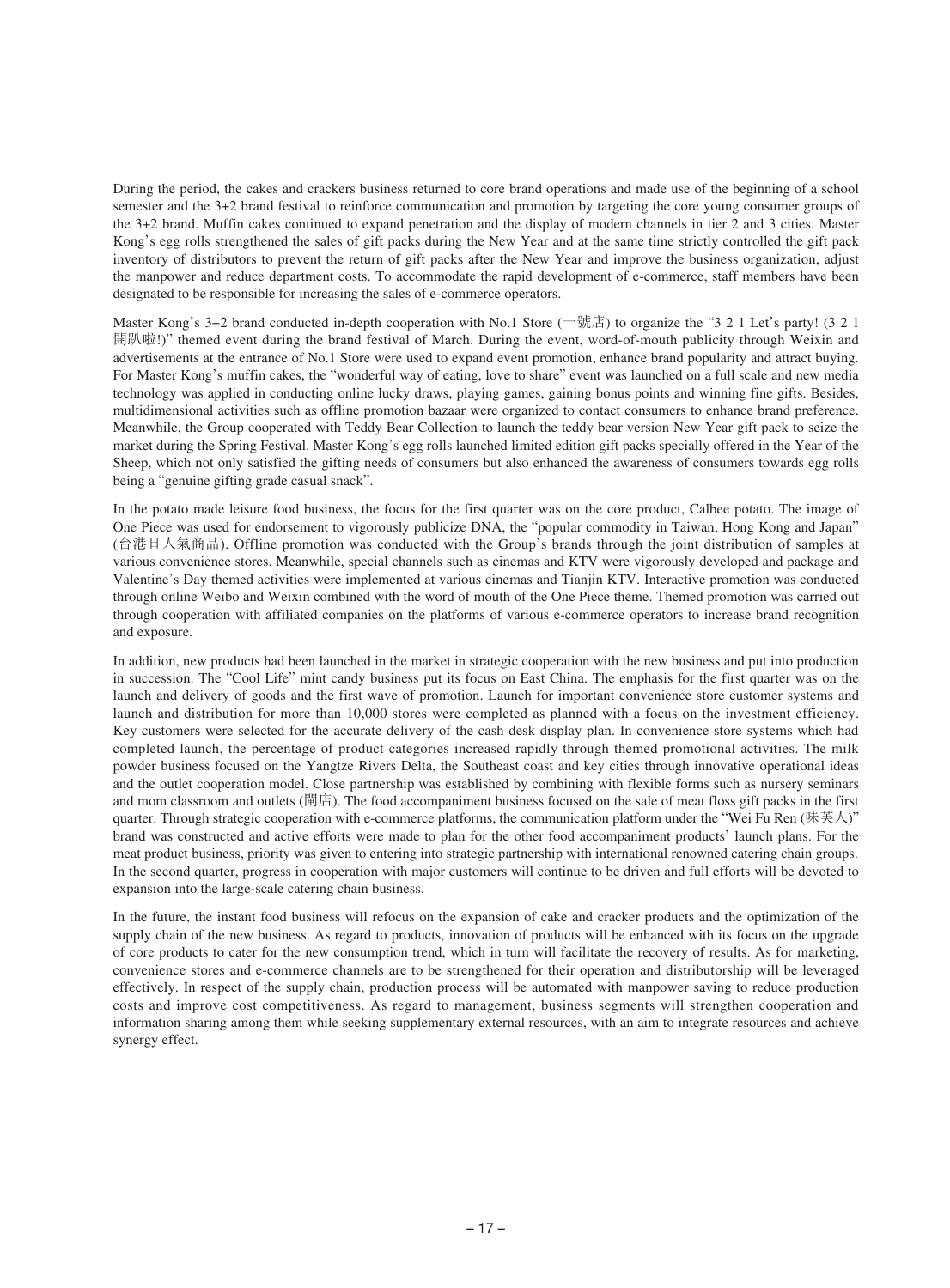## **BEVERAGE BUSINESS**

According to AC Nielsen data, sales volume of the beverage industry in China continued to grow at a slower rate in the first quarter of 2015, increasing by 1.7% year-on-year only, lower than the growth rate at 6.6% in the first quarter of 2014. Impact of factors, such as economic downturn and unstable weather conditions, resulted in lower than expected growth in consumption, and the operating environment was full of challenges.

In the first quarter of 2015, the turnover of the beverage business of the Group was US\$1,260,253 million, dropped by 18.92% year-on-year, representing 54.29% of the Group's total turnover. The sales decline mainly due to the higher sales basis from RTD tea and bottled water in the first quarter last year and the current conservative consumption. During the period, prices of major raw material such as PET resin and sugar declined year-on-year, together with rationalization in production processes, the gross profit margin increased by 0.44ppt. year-on-year to 32.52%. Confronted with such a severe market environment, we improved our control over distribution costs on one hand, while implementing structural consolidation during the period for more efficient operations in future resulting in an impact on profit growth. The amount of profit from the beverage business attributable to owners of the Company was US\$20.029 million, year-on year decreased by 49.15%.

According to the latest survey data in March 2015 by AC Nielsen, it showed that based on sales volume, the overall market share of the Group's RTD tea products in the first quarter was 53.9%, increased 2.6ppt. year-on-year and ranking No. 1 in the market. Market share of sales in the milk tea market was 21.9%. The Group's bottled water's market share was 17.6%, ranking No. 2 in the market. By leveraging on the fruit juice brands under Master Kong (Master Kong juice, Fresh Daily C, New Taste for Traditional Drink, Crystal Sugar Series and Traditional Fruit Mix) and Pepsi's Tropicana, the market share in the overall juice drink market was 18.6%, ranking No. 2 in the market. Meanwhile, according to Canadean's latest data, based on sales volume in the first quarter, the market share of Pepsi Cola drinks accounted for 48.2% in the market. It has been the No.1 brand in the cola drink market of China since 2005. In the juice favor CSD market, Mirinda gained 33.0% market share, No.1 brand in the market. Pepsi non-carbonated drinks went through product innovation, channel innovation and permeation, continued to expand its brand asset.

At the point for China to change towards market economy, the beverage business of Tingyi maintained a healthy sales model in line with the healthy and diversified market consumption trends, with upgrade of existing products to promote stylish, healthy and nutritious drinking ideas and development of various packages to fulfil consumers' beverage needs in all scenarios.

In 2015, through the internet and digital marketing model as well as online and offline consumer interaction, consumers were targeted more precisely and reached. The business carried out festival integrated marketing activities with the launch of themed micro-movie "Family Spring Festival Flavor with You (加你家年味)" and online events, giving surprises to customers which passed the idea of Master Kong + Chinese spring festival flavor to people while expanding the consumption market of household drinks.

The business captured the season when a new school term begins through the iced tea of Tingyi under the slogan of "Really Icy for Enough Fun (冰力十足夠痛快)" and the green tea under "Green Health for Good Mood (綠動健康好心情)", which linked brands with healthy exercises to call for young consumer group to join such brand campaign. The jasmine tea series incorporated the fashion trend of romantic moves to highlight the brand's romance. The sugar-free tea series of the original tea shop focused on original flavor of tea as it were infused just now, enjoying popularity among consumers, and discovered a winter hot tea drinks market with hot counter display. In addition to the winter hot drinks, the typical milk tea also launched gift box series to capture the market of spring festival, for the first time, which gained wide acceptance among consumers and will expand to other festival seasons in future.

The traditional Chinese fruit juices, Light Fruit Mix (輕養果薈) series, transmit our brand idea of "Light for Every Moment (輕 養每一刻)" with focus on the publicizing of product efficacy, and express fashion and nutritious concept of the brand through using new shape and design of bottles. Red pomegranate and cranberry new taste drinks under the western fruit juices category were launched to expand the diversity of products.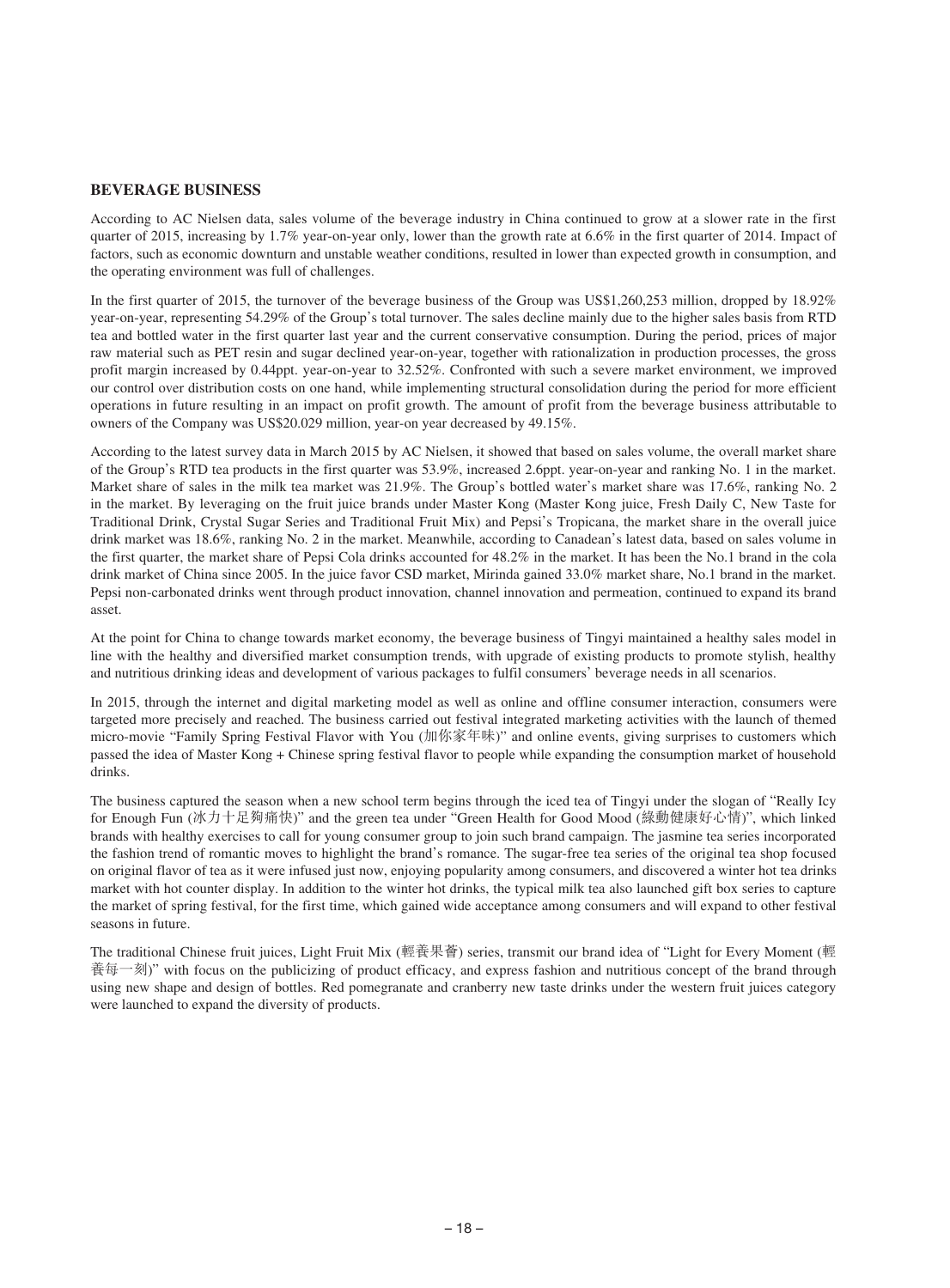Youyue brand, with the theme of the year "Drops of quality water to please people's hearts (點點滴滴優水悦人心)", which is coupled with Mother Water Cellar charity campaign (母親水窖公益活動) and national healthy running events, devotes to create a brand image of healthy charity. The natural mineral water flowing from its source in Changbai Mountain can continuingly meet high-end consuming demands, more production bases at quality water sources will be explored in future to satisfy more extensive needs in the consumer market.

For carbonated drinks, the promotional activities of PepsiCo, "Bring home 'la' (把樂帶回家)" and of Mirinda, "Tickets at-thesame-journey (同程有票)" in the first quarter, were warmly received by young people. For non-carbonated beverages, brand assets were expanded continuously through product innovation, network innovation and penetration. Gatorade is positioned as a special sports drink with focus on key districts targeting channel operation of mainly school sports facilities, aiming for capturing the share of sports facilities and increasing the brand's influence in sports population. Lipton launched a brand new product Lipton British Fruit Tea, and brought British tea fashion keeping pace with the times to young consumers with such differentiated tea drink. Tropicana formulated "Enjoy Tropicana, Good Luck (純果樂享,大吉大利)" theme for new year and captured the market of festivals leveraging the opportunities for consumers tended to buy big packing fruit juice drinks during spring and other festivals, driving sales volume in the first quarter. Aquafina Pure Water increased the overall quality of its products in the first quarter and based on which, adjusted pricing strategies to generate more profits to networks at different levels. Meantime, by taking advantage of numerous production facilities established by Master Kong, we fully explored the synergy effect to reduce costs with the advantages of Master Kong-Pepsi alliance, as thus, we can meet various demands of network customers in a timely manner and build and enhance our core competitiveness.

Master Kong-Pepsi alliance continued to enjoy synergy effect in brand promotion, network, supply chain, production and purchasing. Master Kong and Pepsi, as strategic partners, will continue to plan unique and influential marketing campaigns for Shanghai Disneyland Park, which are expected to allow global consumers to witness Chinese tea cultures in Shanghai Disneyland Park, thereby promoting the tea cultures to the world.

Against the economic downturn/market competition, we will continue to launch new products (stipulating SOP for new products), formulate management for products and items which are marketable in shopping districts/must be sold through network, implement the penetration and display of products and promote interaction between sales and business. Master Kong-Pepsi alliance will be enhanced (with respect to customer/refrigerator/supply chain, etc.) to increase synergy effect and promote ECC system for improving management ability. We will carry out salary and welfare consolidation between Master Kong and Pepsi and retirement projects, strengthen training and implement visiting accompanied with supervisors. Cross generation selecting and breeding operation will be initiated to increase organization capacity and implement end user services, with the purposes of capturing market shares.

In production management, we will promote the pre-sale and fixed quota system to increase the accuracy of estimates and prescheduling. Process and workmanship will be optimized to increase production efficiency and gross profits. We will introduce new production technologies for the research and development of new products to prepare for the launch and marketing of new products. The management system will be improved. Pepsi Drink has completed the launch of ECC for some companies in the first quarter, enabling more accurate and rapid information for decision. In food safety control, we will continue to enhance management on supplier tracing system and carry out food safety assessment on the source materials from the upstream of suppliers, for the sake of providing customers with more reliable and safe products.

Labor costs will increase as the Chinese economic structure changes and there is a more urgent demand for lean organization. Management work will be input to information technology system to simplify operation process through digital management. We will enhance the work of business intelligence, promote core businesses, cultivate in-house talents and innovate the production process, so as to increase service efficiency and always provide high quality, healthy, tasty and value-added drinks.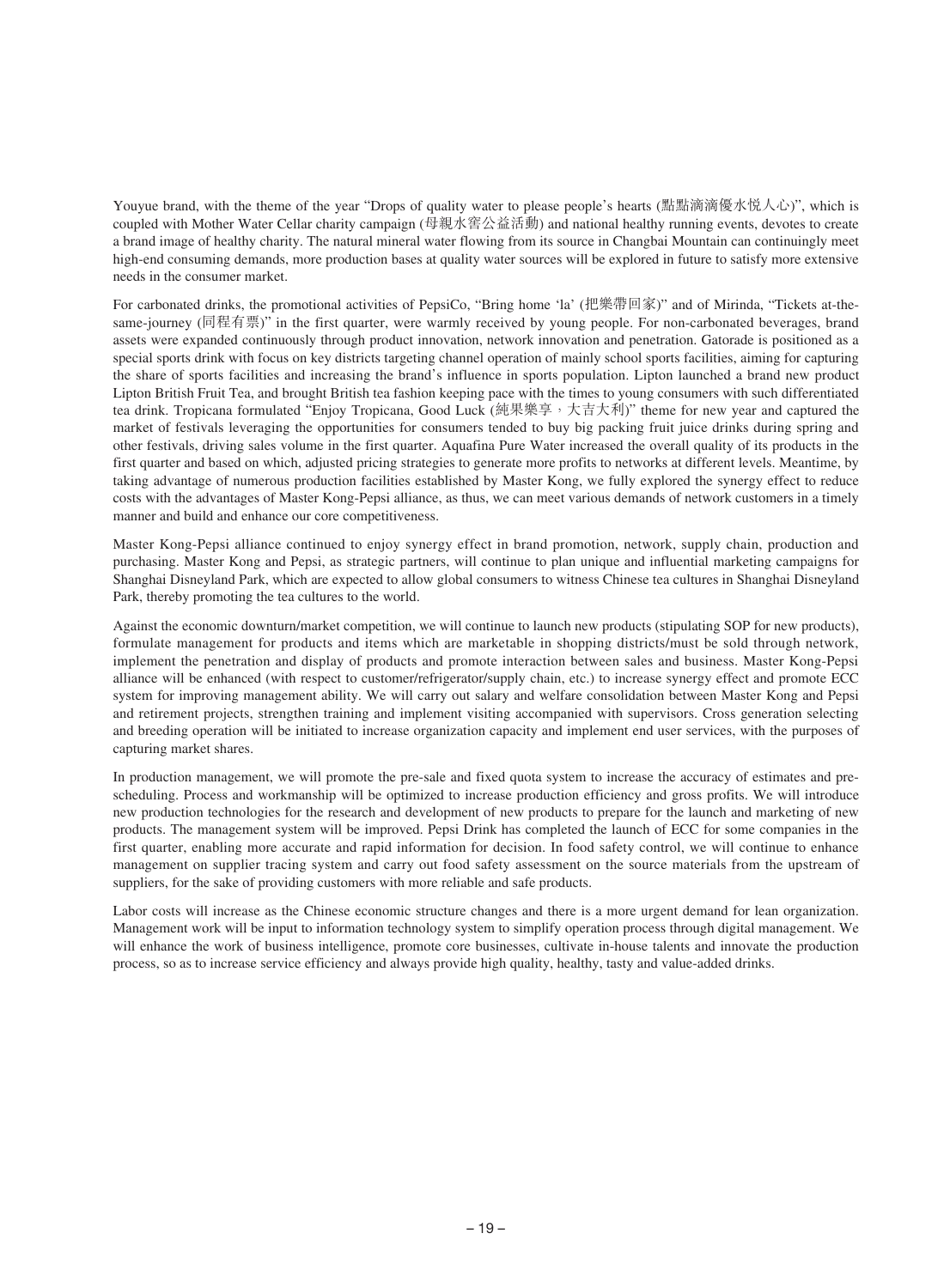## **FINANCING**

The Group continued to maintain a stable and healthy financial structure for working capital use through effective control of cash and bank balances, trade receivables, trade payables and inventories. As at 31 March 2015, the Group's cash and bank deposits totaled US\$1,940.613 million, an increase of US\$757.510 million from 31 December 2014. In addition, the Group's total assets and total liabilities amounted to approximately US\$10,000.011 million and US\$5,768.814 million respectively. This showed increases in US\$793.954 million and US\$658.421 million respectively compared to 31 December 2014. The debt ratio increased by 2.18ppt. to 57.69% compared to 31 December 2014.

As at 31 March 2015, the Group's total borrowings decreased by US\$17.060 million to US\$2,611.694 million. The borrowings were mainly used for acquisition of properties for the Group's Shanghai operation center and production facilities and general working capital. The Group's proportion of the total borrowings denominated in foreign currencies and Renminbi were 84% and 16% respectively, as compared to 82% and 18% respectively as at 31 December 2014. The proportion between the Group's long-term borrowings and short borrowings was 49% and 51% respectively, as compared to 47% and 53% respectively as at 31 December 2014. In addition, the Group's transactions are mainly denominated in Renminbi. During the period, the depreciation in Renminbi against US dollar by 0.05% brought an exchange loss of US\$8.160 million. The exchange loss of US\$6.362 million and US\$1.798 million has been included in the income statement and other comprehensive loss respectively.

#### **Financial Ratio**

|                                                                          | As at        | As at<br>31 March 2015 31 December 2014 |
|--------------------------------------------------------------------------|--------------|-----------------------------------------|
| Finished goods turnover                                                  | 11.26 Days   | 11.73 Days                              |
| Trade receivables turnover                                               | 9.39 Days    | 8.89 Days                               |
| Current ratio                                                            | 0.73 Times   | $0.64$ Times                            |
| Debt ratio (Total liabilities to total assets)                           | 57.69%       | 55.51%                                  |
| Gearing ratio (Net debt to equity attributable to owners of the Company) | $0.21$ Times | 0.48 Times                              |

#### **HUMAN RESOURCES**

As at 31 March 2015, the Group had 76,390 employees (79,003 employees at 31 December 2014).The Group always considers the fostering and development of talents as one of its major tasks, and cooperates with several domestic and overseas renowned academic institutions in cultivating senior management talent with international views.

We continued to improve the recruitment and fostering system for talent reserve by enlarging recruitment channels, planning and implementing talent development approaches and formulating successor echelon plans and talent development plans, which are designated to promote the development platform for senior management talent reserve. We pay much attention to the cultivation, development and reserve of talents as we consider them as the footstone for the development of our business and one of the core competitiveness of Master Kong to achieve rapid growth.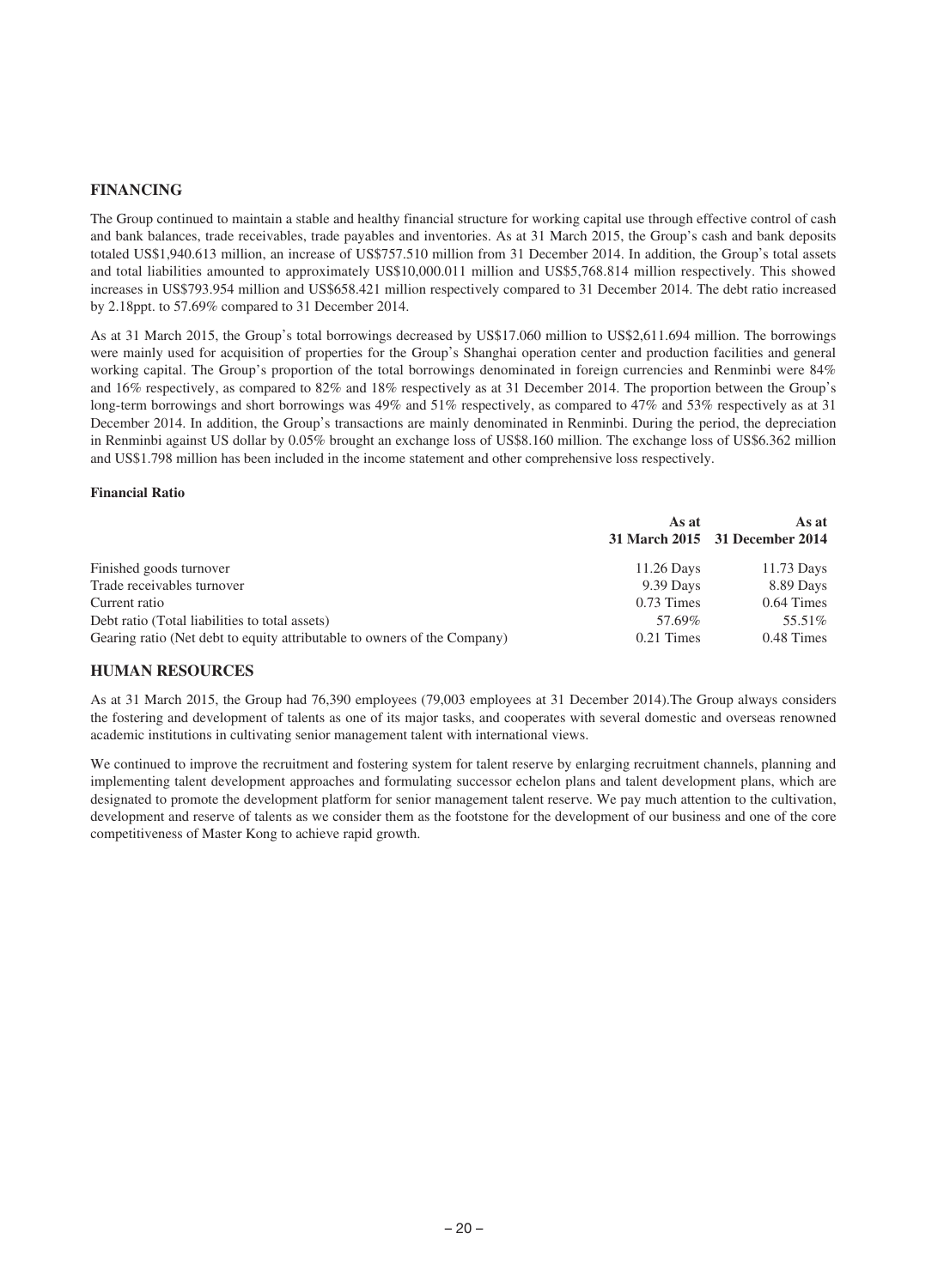## **CORPORATE SOCIAL RESPONSIBILITY**

Master Kong has consistently provided its dedicated support for the guiding principle of total quality control "from farm to table" and strict compliance with the consumer food safety principles. Master Kong invested heavily to control food safety from the source and closely monitored the upstream supply chain through tight management of the raw materials and suppliers. In addition, upholding the sustainable operation philosophy of "obtaining from the society, using on the enterprise and repaying the society", Master Kong has allocated resources to social charitable work while refining the production efficiency and constantly implementing energy conservation and discharge reduction. The operation philosophy of "integrity, pragmatism, innovation" has established Master Kong's corporate culture of caring for public welfare and emphasizing talents cultivation. Furthermore, "Master Kong Creative Challenges", which has been held for five consecutive years, were held in China, Taiwan and Hong Kong, demonstrating Master Kong's support for university students to participate in community activities with actual actions and appealing to more than 170 million person-times for jointly building a better future. During China's Charity Days which held by media on 22 January 2015, "Master Kong Creative Challenges" was granted "2014 Best Charity Project Award (2014年度最佳 公益專案獎)" for its excellent project planning and implementing, extensive media reports and good social responses.

On 22 January 2015, Master Kong held a grand opening ceremony in Shanghai to release a spring festival celebrating film "Family Spring Festival Flavour with You (加你家年味)". The film was a series of spring festival celebrating movie produced jointly by Tingyi drinks and a famous Chinese emerging director and stared by a pop star. The movie was a modern reinterpretation of traditional spring festival cultures in a hope for awaking Chinese youngsters' sweet memories on spring festivals and their attention to traditional spring festival customs. Upon the forthcoming Chinese new year in 2015, Master Kong called for the majority of young men to join "Family Spring Festival Flavour with You (加你家年味)" campaign conscientiously. Early at the end of 2014, Tingyi drinks has sponsored "Family Spring Festival Flavour with You (加你家年味)" left-behind children care event, jointly with China Children and Teenagers Fund (中國兒童少年基金會) and Sohu. Such project will be carried on as an important part of Master Kong's charity causes on an on-going basis, which covers about 60 million left-behind children in China. At the opening ceremony, Tingyi drinks announced that, in addition to making several new year wishes of "2015 leftbehind children" come true and achieving the reunion of left-behind children with their parents during spring festivals, it also called for its 30,000 staff to write on greeting cards and send them to those left-behind children.

# **AWARDS AND HONORS**

In January 2015, PRC Food.com (中國食品安全網) and Fsmall.com (食安商城) jointly organized the selection of food safety enterprises participated by over 20 medias and enrolled with more than 2,500 enterprises. After being voted by 94,998 net citizens in 16 days, Master Kong was awarded "2014 Best Ten Food Safety Enterprises Award (2014年度十佳食品安全企業大 獎)". On 15 January, at the Seventh Chinese Corporate Social Responsibility Summit (第七屆中國企業社會責任峰會) hosted by Xinhuanet.com (新華網), Pepsi received "2014 Chinese Corporate Social Responsibility Outstanding Enterprise Award (2014 年度中國企業社會責任傑出企業獎)" for its great achievements in promoting sustainable development of the environment. Meanwhile, two categories including instant noodle and tea drinks of Master Kong, was awarded Top Brand of C-BPI in 2015 China Brand Power Index (C-BPI) published by Ministry of Industry and Information Technology for five consecutive years.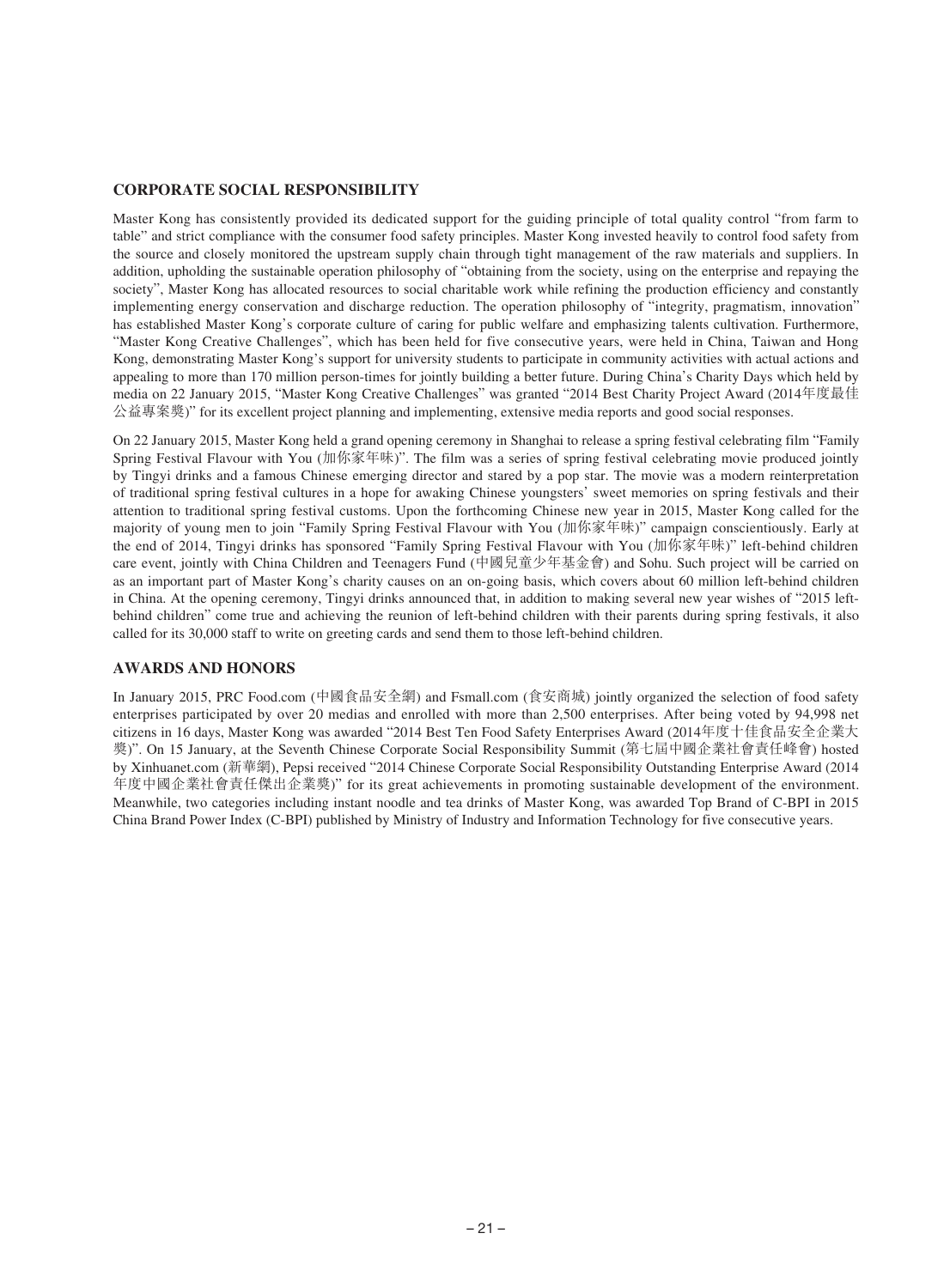## **PROSPECTS**

It is expected the operating environment in the second quarter will still bring enormous challenges. Facing the sluggish economy and the rapid change in the consumer market, the overall operation of the Group will sustain a steady operation, exercise sound control over costs and capital expenditures, and innovate new segments/products. At the same time we have to strengthen our adaptability so as to improve team skills, tackle enormous challenges and create synergies, which will bring sustainable growth in the results of the Group. We will leverage on the solid and rich infrastructure, well-established sales network and favourable market advantages to enhance brand value continuously, invest in product innovation capabilities to enrich product items and categories, further develop sales channels to increase penetration ability, maintain communication with consumers to strengthen the system on rapid response to market to stimulate per capita consumption in order to increase growth of sales, and in turn enhance the market leading position of the Group in all product categories. Meanwhile, production efficiency will be refined, quality management will be strictly controlled, food safety will be ensured, organization structure and training for talents will be strengthened in order to enhance the overall operation efficiency. Strong and sound financial conditions will be maintained to be well-prepared for capturing future business expansion opportunities.

With respect to the food business, we will focus on the innovation in the type of instant noodles and launch high-end products. At the same time we will consolidate the operation with modern channels and electricity appliance vendors' channels. With respect to the instant food business, we will focus on the operation of core products and will proactively research and develop new products. Through the innovation of products and brands, we will provide more exuberant, safe and delicious food to the consumers. As to the beverage business, we will continue to consolidate the market share of leading products, whilst the innovation of new segments and products will speed up. Services with terminals will be optimized and the operation skills with the new channels will enhance. Emphasis will be placed on enhancing the synergies, optimizing the channel structure and perfecting the management system of supply chain for Pepsi beverages.

## **CORPORATE GOVERNANCE**

We have, throughout the period ended 31 March 2015, complied with the code provisions of the Corporate Governance Code (the "CG Code") as set out in Appendix 14 to the Rules Governing the Listing of Securities on The Stock Exchange of Hong Kong Limited (the "Listing Rules"), except for the deviation from code A.4.1. The reason for the deviation is explained below.

#### **Code provision A.2.1**

Code provision A.2.1 provides that the roles of chairman and chief executive officer should be separate and should not be performed by the same person. On 1 January 2015, the Group has appointed Mr. James Chun-Hsien Wei as the Chief Executive Officer of the Group. Mr. James Wei was the former Chief Executive Officer of the Food Business Division of the Group. With the appointment of Mr. James Wei as the Chief Executive Officer, the Company has fully complied with code provision A.2.1.

#### **Code provision A.4.1**

Code provision A.4.1 provides that non-executive directors should be appointed for a specific term, subject to re-election. Our Company deviates from this provision because the non-executive Directors and independent non-executive Directors of our Company do not currently have specific terms of appointment. However, the articles of association of our Company provide that all the Directors are subject to retirement by rotation at least once every three years and at each annual general meeting, onethird of the Directors for the time being or, if the number is not a multiple of three, then, the number nearest to but not less than one-third, shall retire from office by rotation and offer themselves for re-election. As such, the Board considers that sufficient measures have been put in place to ensure our Company's corporate governance practice in this aspect provides sufficient protection for the interests of shareholders to a standard commensurate with that of the code.

We will periodically review and improve our corporate governance practices with reference to the latest corporate governance developments.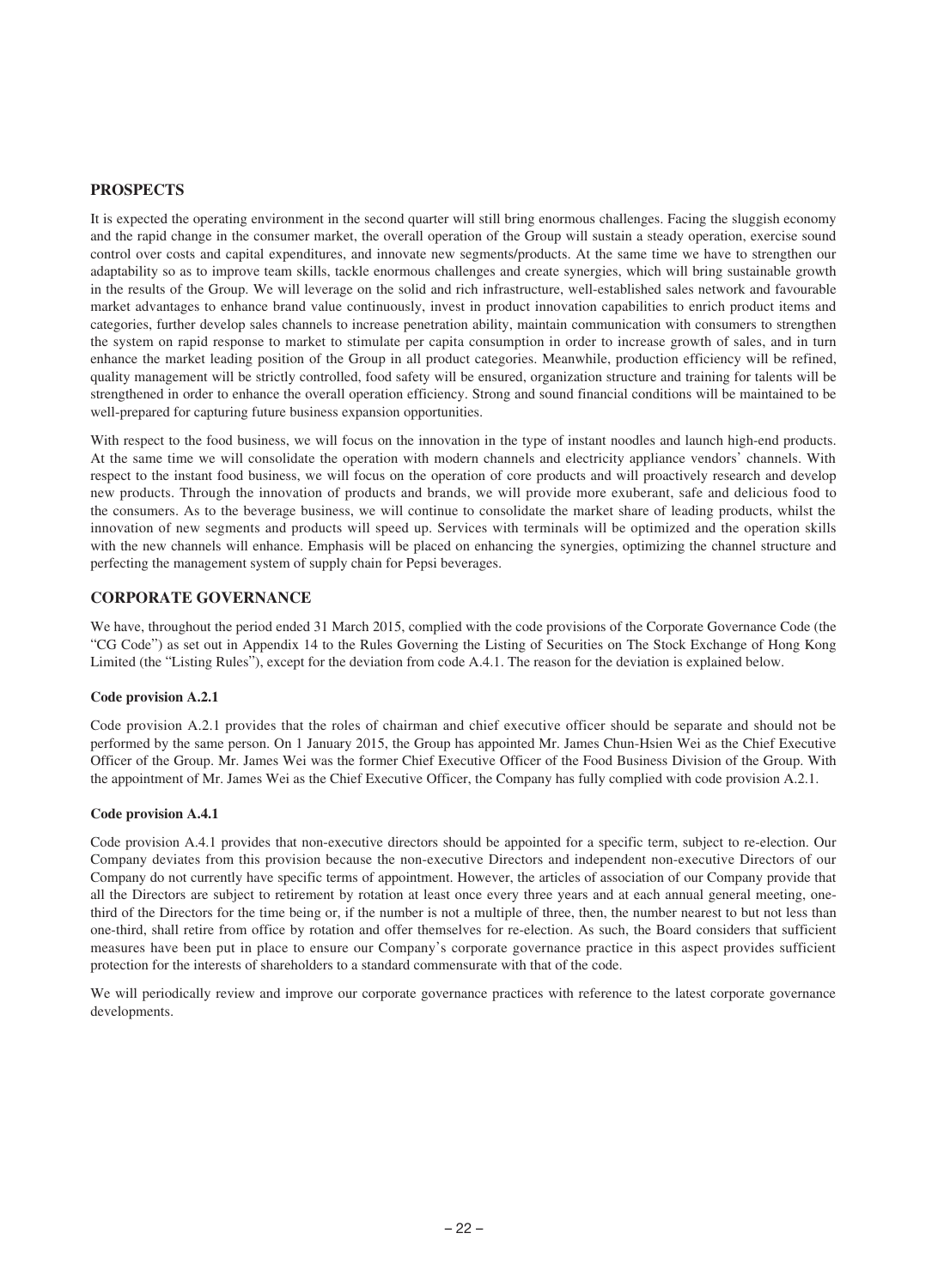#### **Directors' responsibility for the financial statements**

The Directors acknowledge their responsibility for preparing the financial statements of the Group. With the assistance of the Finance and Accounting Department which is under the supervision of the Chief Financial Officer of the Company, the Directors ensure that the preparation of the financial statements of the Group is in accordance with statutory requirements and applicable accounting standards. The Directors also ensure that the publication of the financial statements of the Group is in a timely manner.

#### **Audit Committee**

The Audit Committee currently has three Independent Non-executive Directors, Mr. Lee Tiong-Hock, Mr. Hsu Shin-Chun and Mr. Hiromu Fukada. Mr. Lee Tiong-Hock is the chairman of the Committee. The latest meeting of the Committee was held to review the results of the Group for this period.

#### **Remuneration and Nomination Committee**

This Committee now comprises three Independent Non-executive Directors, Mr. Hsu Shin-Chun, Mr. Lee Tiong-Hock and Mr. Hiromu Fukada. Mr. Hsu Shin-Chun is the chairman of the Committee. The Committee was set up to consider and approve the remuneration packages of the senior employees of the Group, including the terms of salary and bonus schemes and other longterm incentive schemes. The Committee also reviews the structure, size and composition of the Board from time to time and recommends to the Board on appointments of Directors and the succession plan for Directors.

#### **Internal Control**

The Board has overall responsibility for maintaining a sound and effective internal control system of the Group. The Group's internal control system includes a well defined management structure with limits of authority which is designed for the achievement of business objectives, to safeguard assets against unauthorised use or disposition, to ensure proper maintenance of books and records for the provision of reliable financial information for internal use or publication, and to ensure compliance with relevant legislations and regulations.

#### **Compliance with the Model Code**

The Company has adopted the Model Code for Securities Transactions by Directors of Listed Issuers (the "Model Code") as set out in Appendix 10 to the Listing Rules. All Directors have confirmed, following specific enquiry by the Company, that they fully complied with the required standard as set out in the Model Code throughout the review period.

## **PURCHASE, SALE OR REDEMPTION OF SHARES**

There were no purchases, sales or redemptions of the Company's shares by the Company or any of its subsidiaries during the period.